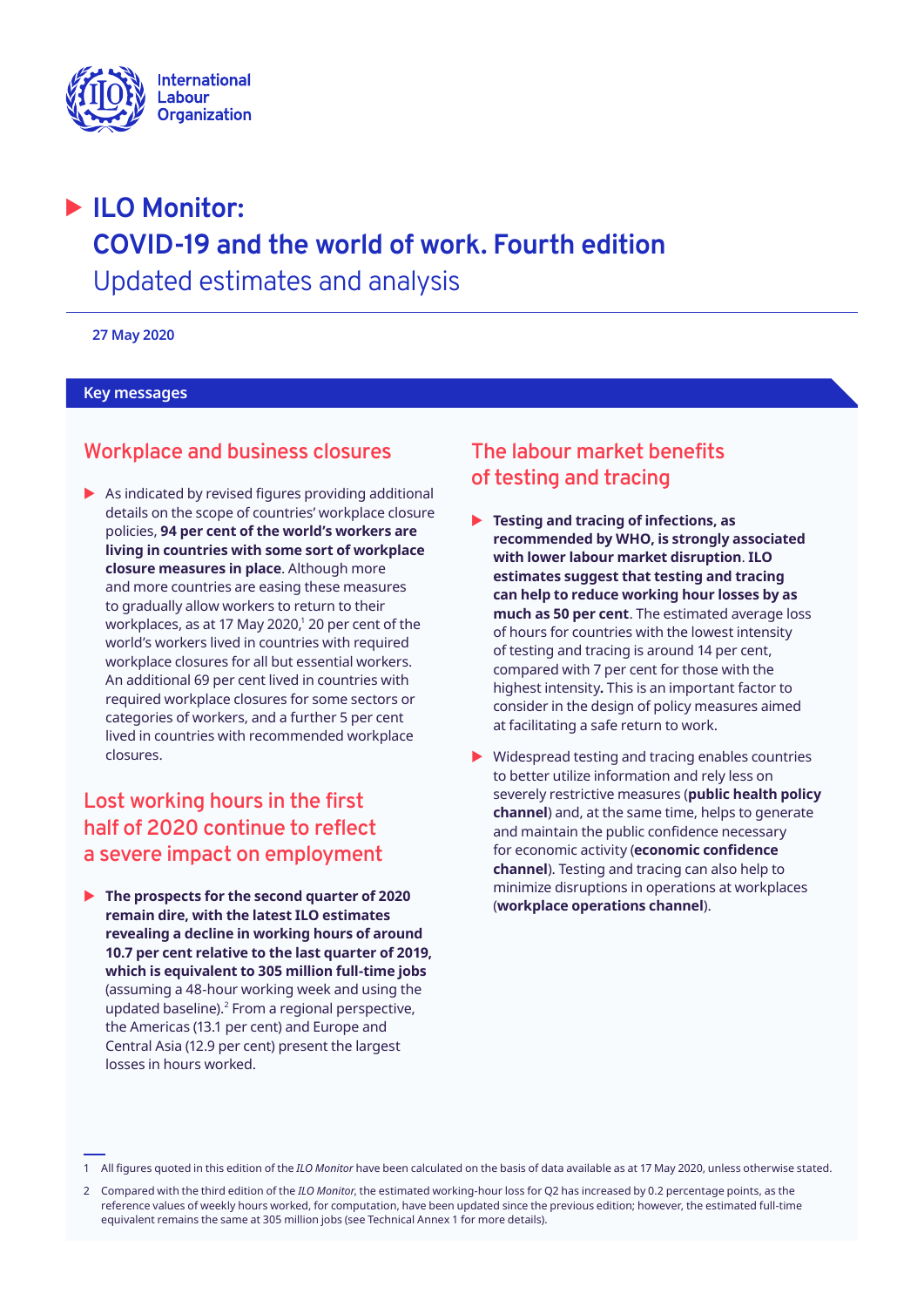**Young people are facing multiple shocks from the COVID‑19 crisis, which could lead to the emergence of a "lockdown generation"**

- $\triangleright$  Young people constitute major victims of social and economic consequences of the pandemic, and there is a risk that they will be scarred throughout their working lives – leading to the emergence of a "lockdown generation".
- $\blacktriangleright$  The most recent figures show that **young people are disproportionately affected by the COVID‑19 crisis**, with multiple shocks including disruption to education and training, employment and income losses, and greater difficulties in finding a job.
- ▶ A total of 178 million young workers around **the world**, more than four in ten young people employed globally, **were working in hard-hit sectors when the crisis began. Almost 77 per cent (or 328 million) of the world's young workers were in informal jobs**, compared with around 60 per cent of adult workers (aged 25 and above). The youth informality rate ranges from 32.9 per cent in Europe and Central Asia to 93.4 per cent in Africa. Even before the crisis, more than **267 million young people were not in employment, education or training (NEET), including almost 68 million unemployed young people**.
- ▶ Both technical and vocational education **and training (TVET) and on-the-job training are suffering massive disruption.** In a recent ILO–UNESCO–World Bank joint survey, around 98 per cent of respondents reported a complete or partial closure of technical and vocational schools and training centres. Although over two-thirds of training is now being provided at distance, often online, few low-income countries have actually made that transition.

 $\triangleright$  Another new global survey by the ILO and partners of the Global Initiative on Decent Jobs for Youth reveals that **over one in six young people surveyed have stopped working since the onset of the COVID‑19 crisis**. Among young people who have remained in employment, working hours have fallen by 23 per cent. Moreover, around half of young students report a likely delay in the completion of their current studies, while 10 per cent expect to be unable to complete them at all. On a standardized scale of mental well-being, more than half of the young people surveyed have become vulnerable to anxiety or depression since the start of the pandemic.<sup>3</sup>

### **Policy responses**

- ▶ The ILO calls for urgent and large-scale policy **responses to prevent long-lasting damage to young people** in terms of education/training and labour market prospects. Governments need to provide **comprehensive solutions to the above challenges**, combining elements from all four pillars of the ILO policy framework for responding to the COVID-19 crisis.
- $\blacktriangleright$  Policy interventions targeting young people should be introduced within **comprehensive, inclusive and forward-looking employment policy frameworks**, including the effective implementation of employment/skills guarantees, linked to broader stimulus and recovery packages.
- $\blacktriangleright$  Bringing about and sustaining an employmentrich recovery will be facilitated by **further testing and tracing of infections, along with careful monitoring of the impact of the crisis** on enterprises and workers in the sectors most affected, including those in the informal economy.
- $\blacktriangleright$  Given the potential for change in the structure of the economy **in the post-COVID-19 period, support should be channeled to sectors that are able to create decent and productive employment.**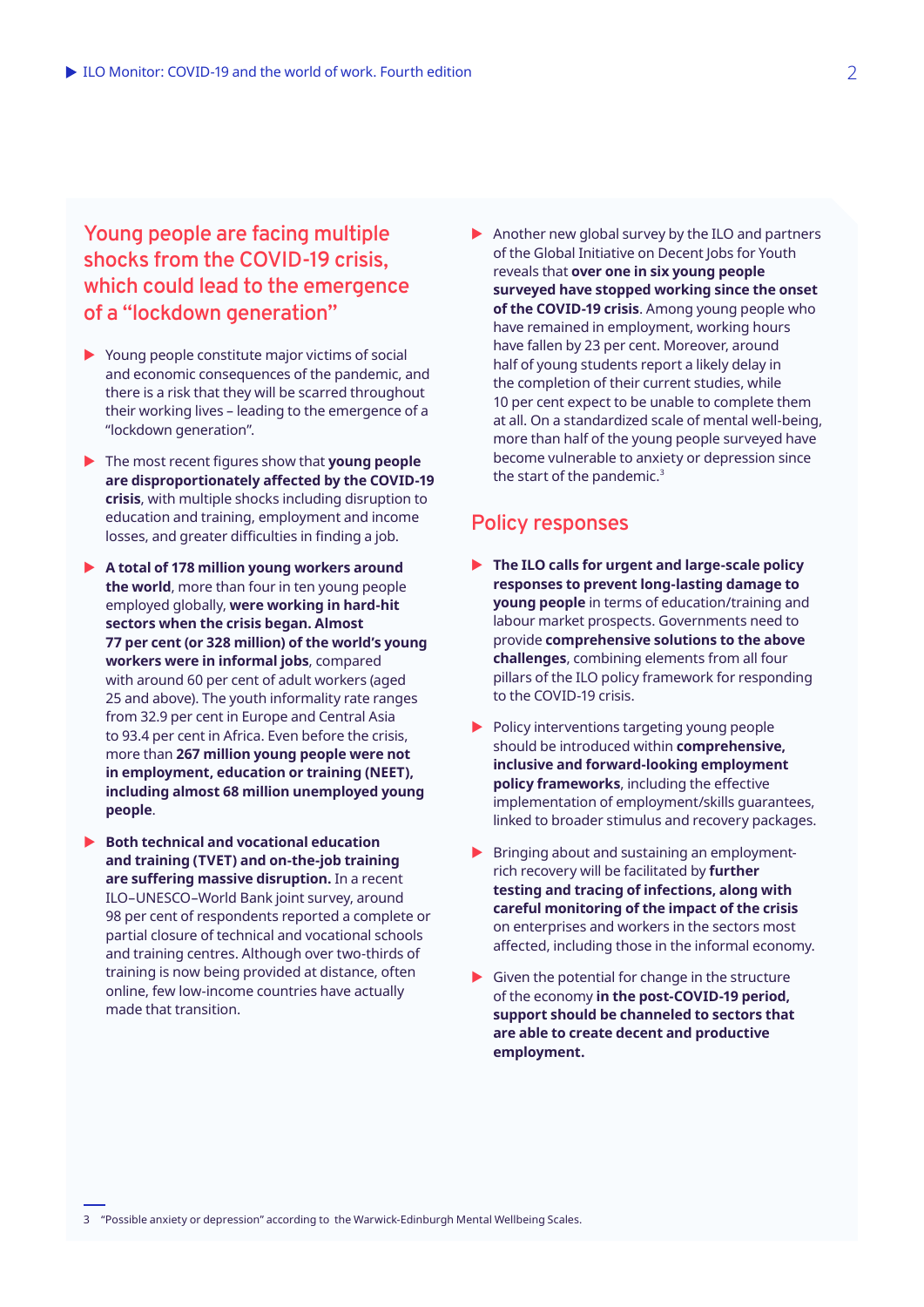# **Context: The severe impacts of lockdown on workers continue**

**An overwhelming majority of workers around the world live in countries with some sort of workplace closure measures in place; around one-fifth of these live in countries that have closed all workplaces except those deemed essential**. According to the latest version of the Oxford COVID‑19 Government Response Tracker database,<sup>4</sup> as at 17 May 2020, 20 per cent of the world's workers lived in countries with required workplace closures for all but essential workplaces, an additional 69 per cent lived in countries with required workplace closures for some sectors or categories of workers, and 5 per cent lived in countries with recommended workplace closures (figure 1).

More countries have **relaxed workplace closure measures to enable workers to return gradually to their workplaces**. Since the beginning of April, several countries that had originally closed all but essential workplaces have been easing these measures. This translates into a decline, since early April, in the share of workers living in countries with required workplace closures for all but essential workplaces, along with a corresponding increase in the share of workers living in countries with required workplace closures for some sectors or categories of workers.

# **Unprecedented losses in working hours in the first half of 2020**

**The crisis continues to cause an unprecedented reduction in economic activity and working time**, with the latest data confirming the previous estimates of working hours lost (see Technical Annex 1). An estimated 4.8 per cent of working hours were lost during the first quarter of 2020 (equivalent to approximately 135 million full-time jobs, assuming a 48-hour working week and using the updated



**Figure 1. Relaxation of lockdown measures is leading to a declining share of workers** 

Share of the world's employed living in countries with required workplace closures for some sectors or categories of workers

Share of the world's employed living in countries with recommended workplace

Share of the world's employed living in countries with required workplace closures for all but essential workplaces

**Note:** The shares of employed in countries with required workplace closures for some sectors or categories of workers and recommended workplace closures are stacked on top of the share of employed in countries with required workplace closures for all but essential workplaces.

**Source:** ILOSTAT, ILO modelled estimates, November 2019, and Oxford COVID‑19 Government Response Tracker.

4 Since the last edition of the *ILO Monitor*, the Oxford COVID‑19 Government Response Tracker has been enhanced, with new indicators added and revisions made to existing indicators in order to provide a more detailed picture of the situation related to physical distancing measures around the world. Moreover, coverage has been expanded to include data on workplace closures for 15 additional countries. This means that the resulting new scores are not strictly comparable with those quoted in previous editions of the *ILO Monitor*. Most notably, the workplace closures indicator was revised to better capture nuances in the types of measures adopted across countries. In the new version of the database, the categories of workplace closures include: (1) required closure of all but essential workplaces; (2) required closure of workplaces in selected sectors or of selected groups of workers; (3) recommended workplace closures; and (4) no workplace closure measures.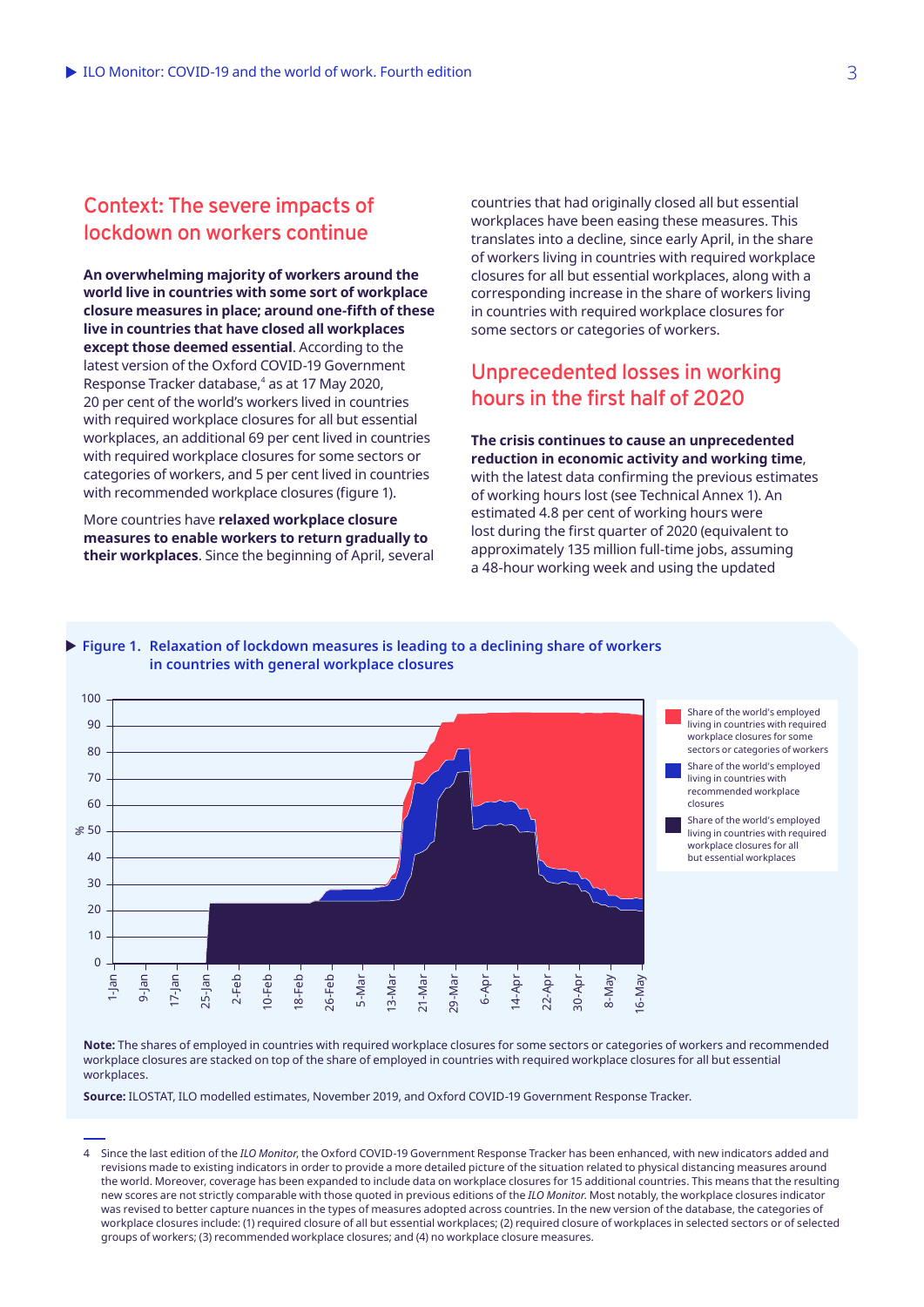baseline), relative to the fourth quarter of 2019.<sup>5</sup> This represents a slight upward revision of around 7 million full-time jobs since the third edition of the *ILO Monitor*, indicating that in the first quarter of 2020 the crisis hit labour markets harder than previously estimated, especially in upper-middle- and high-income countries.<sup>6</sup>

**The estimated decline in work activity in the first quarter of 2020 is uneven across regions**. While the number of hours worked in the first quarter of 2020 declined by 6.5 per cent in Asia and the Pacific (driven by an 11.6 per cent decrease in East Asia), all other major regions experienced decreases of 3 per cent or less in the first quarter. This labour market pattern is closely related to the timing of outbreaks and the introduction of physical distancing measures in different regions of the world. Global patterns in hours lost in the first quarter are driven to a great extent by the exceptional impact of the COVID‑19 crisis in China during that quarter.

**The prospects for the second quarter of 2020 remain dire**. As at 17 May 2020, estimates indicate that working hours will decline in the current quarter (Q2) by around 10.7 per cent relative to the last quarter of 2019, which is equivalent to 305 million full-time jobs (assuming a 48-hour working week and using the updated baseline) (figure 2).

**From a regional perspective, the Americas and Europe and Central Asia present the largest** 

**losses in hours worked**. In the Americas, the loss of working hours in the second quarter is expected to reach 13.1 per cent relative to the pre-crisis level. In Europe and Central Asia, the decline is estimated at 12.9 per cent. The estimates for the other regions follow closely, all being above 9.5 per cent. South America and Southern and Western Europe are the regions with the largest upward revisions to loss of hours worked (by more than one percentage point) since the third edition of the *ILO Monitor* – reflecting, respectively, the deteriorating situation in South America and the fact that the labour market impact of the measures taken in Europe has been more severe than expected.

**However, through intensive testing and tracing, some countries have managed better than others to control the spread of COVID‑19 and to minimize the restrictions to economic activity**. As many countries gradually ease their lockdown measures to enable workers to return to their workplaces, it is crucial to monitor how these changes will affect working hours, employment and labour income in the coming months.

#### X **Figure 2. Drop in working hours in the first and second quarters of 2020 is severe**

Estimated percentage drop in aggregate working hours relative to the pre-crisis baseline (4th quarter 2019, seasonally adjusted)



5 The fourth quarter of 2019, seasonally adjusted, is used as the baseline period in the ILO nowcasting model in order to have a benchmark against which to assess the impact of the COVID-19 crisis on the labour market. All estimates of working hours lost refer to this fixed reference period.

6 The ILO has revised the baseline estimate of hours worked. However, the full-time equivalents of hours of work lost presented here are of similar magnitude to those presented in the previous edition of the *ILO Monitor*.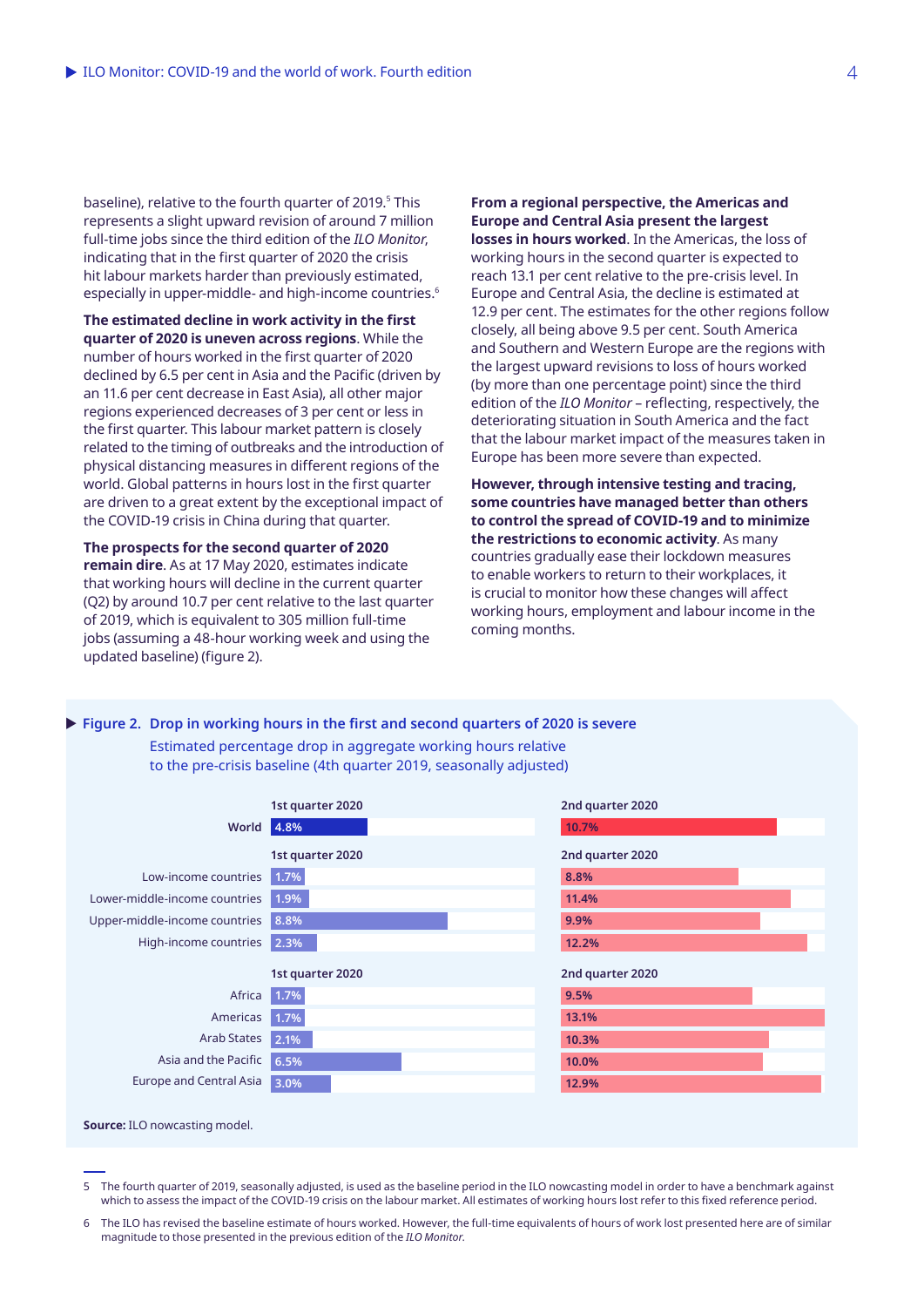# **Testing and tracing**

**Much of the loss in working hours in the current crisis is due to the public health measures taken to tackle the pandemic, which vary in their effectiveness and in the level of disruption they cause to production and consumption**. The World Health Organization (WHO) recently reiterated the importance of case finding, testing, contact tracing, and isolation and care<sup>7</sup> – henceforth referred to as "testing and tracing" or "T&T" – in combating the COVID‑19 pandemic. Testing and tracing measures cause less labour market disruption than strict confinement and lockdown measures and have attracted considerable attention as many countries develop strategies to help workers to return safely to work.<sup>8</sup>

To assess the link between testing and tracing and labour market disruption, we have analysed the relationship between a proxy for T&T intensity and the estimated loss of working hours in the second quarter of 2020 (see Technical Annex 2 for more details). The aim was to establish whether the loss of working hours in countries diminishes significantly as T&T efforts increase. It should be noted that this analysis does not allow us to infer a causal relationship between such measures and labour market disruption. Given the significant policy implications,

it is important to analyse this relationship by making best use of existing information.

**ILO estimates suggest that testing and tracing is associated with a reduction in working hour losses by as much as 50 per cent** (figure 3). The estimated average loss of working hours for countries with the lowest T&T intensity is around 14 per cent, compared with 7 per cent for those with the highest intensity. The results consistently point to a relationship between T&T and hours of work that is of great economic significance. A strong correlation still holds when other relevant factors are controlled for (e.g. labour market policies). This is also the case when different indicators of T&T intensity are used (see Technical Annex 2).

**A number of channels, including public health and economic factors, can explain the beneficial effect of testing and tracing on labour market outcomes**. These channels all rely on improved knowledge and awareness gained through T&T.

First, widespread T&T helps countries to rely less on severely restrictive measures (**public health policy channel**). Countries with an effective T&T programme (such as the Republic of Korea) tend to have lower probability, duration and severity of confinement and lockdown measures, which reduces the economic toll of these measures.



#### ▶ Figure 3. Expected loss in working hours (%) is strongly correlated with testing and tracing (45 countries)

**Note:** The estimated slope coefficient is –0.011 with a *t*-statistic of –2.95, and the *p*-value is 0.005. The confidence interval implies uncertainty in the estimated effect. Nevertheless, the degree of association is statistically significant.

<sup>7</sup> Dr Tedros Adhanom Ghebreyesus, WHO Director-General, [opening remarks](https://www.who.int/dg/speeches/detail/who-director-general-s-opening-remarks-at-the-media-briefing-on-covid-19--13-april-2020) at a media briefing on COVID-19 held on 13 April 2020.

<sup>8</sup> See e.g. ILO: *[A safe and healthy return to work during the COVID-19 pandemic](https://www.ilo.org/global/topics/safety-and-health-at-work/resources-library/publications/WCMS_745549/lang--en/index.htm)*, ILO policy brief, 21 May 2020.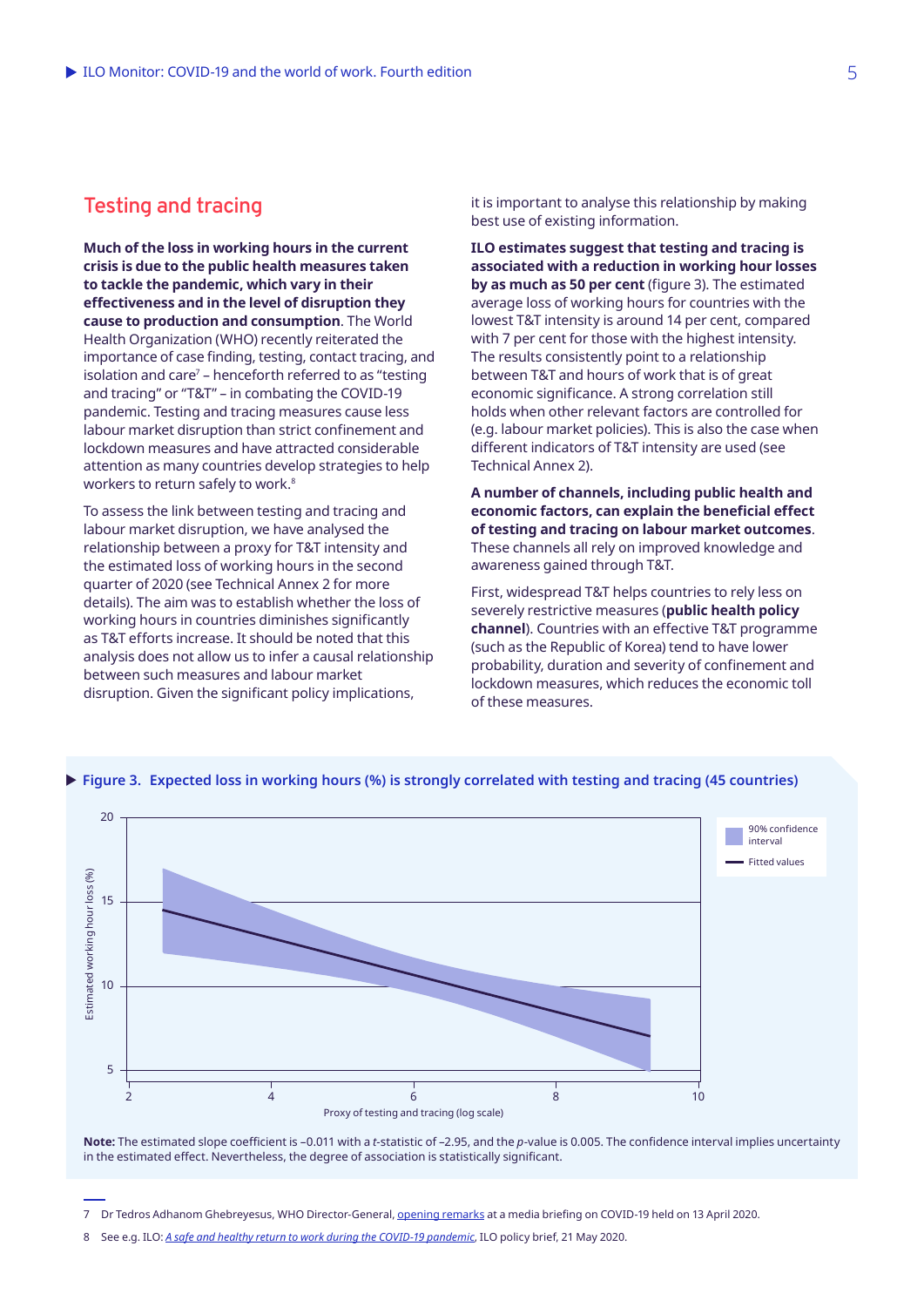Secondly, by influencing risk perceptions, T&T can help to generate and maintain the public confidence necessary for economic activity (**economic confidence channel**). Having more precise knowledge about the evolution of the pandemic and assurance about access to testing is likely to mitigate the impact of the pandemic on both consumption and production. If risks are reduced and public confidence is enhanced, this can clearly boost economic activity.

Thirdly, T&T can help to minimize disruptions in operations at workplaces (**workplace operations channel**). In particular, increased T&T could enable enterprises to organize and execute workplace activities more efficiently and safely. For instance, organizing precautionary measures, workers' shifts and sick leave replacements, as well as maintaining operational continuity, are all made easier by T&T.

**These benefits need to be weighed against the costs associated with testing and tracing**. Few data sources are available to quantify the cost of specific policy measures taken to contain COVID‑19. However, there are indications that the financial resources required for effective T&T are far less than the overall economic impact of the pandemic (see Technical Annex 2). For instance, we estimate that testing expenditures in two countries with extensive T&T programmes are below 0.1 per cent of gross domestic product (GDP). Given the need to promote a safe return to work and the highly favourable benefit-to-cost ratio of T&T, investing in such a strategy provides a large expected return both in economic and social terms. Furthermore, T&T can help to create new employment opportunities, even if temporary, which can be targeted at young people and other affected groups. The social cost of the pandemic can thus be further reduced. Cost implications also mean that low-income countries will require financial and technical assistance for T&T implementation to maximize the likelihood of the international community as a whole succeeding in controlling the pandemic while promoting a safe return to work.

**One key consideration of testing and tracing concerns data privacy.** T&T programmes are only effective if they enjoy broad public support, which hinges on the inclusion of privacy safeguards. The implementation of T&T at the workplace should be in accordance with the principles governing the privacy of workers' personal data – notably that the data should be processed lawfully and fairly, and only for reasons directly relevant to occupational safety and health, and that the use of such data does not lead to discrimination in respect of employment or occupation. The ILO code of practice, *Protection of workers' personal data* provides important guidance that remains relevant even in this context.<sup>9</sup>

**The COVID‑19 crisis is hitting young people faster and harder: Urgent action is necessary to prevent the risk of a "lockdown generation"**

**Even at the best of times, young people (aged 15 to 24) are more likely to be unemployed or in worse quality jobs** than adults (aged 25 and above). The global youth unemployment rate in 2019 (13.6 per cent) was well above the pre-global financial crisis rate in 2007 (12.3 per cent).<sup>10</sup> More than three-quarters of young workers in 2019 were in informal jobs (most notably in Africa and South Asia), which render them vulnerable to economic crises and shocks.

**On top of the longer-term challenges, the COVID‑19 crisis is affecting young people around the world in three ways**: (1) disruption to education and training, which could reduce potential employment opportunities and earnings in the future; (2) the current wave of job losses and the collapse of businesses and start-ups are reducing earnings and employment (and threatening rights at work); and (3) the emergence of greater obstacles to finding work, (re-)entering the labour market and trying to transition to better jobs.

**Exclusion of young people from the labour market, given the long-lasting impacts, is one of the greatest dangers for society in the current situation**. In the long run, the combined educational and labour market crisis threatens not only to impair the quality and quantity of jobs but also to exacerbate existing inequalities across and within countries.

## **Young people were facing challenges in the labour market before the COVID‑19 crisis**

**Before the onset of the COVID‑19 crisis, unemployment affected 67.6 million young women and men.** Around one-fifth of young people worldwide, or 267 million, are not in employment, education or training (NEET). The NEET rate of young women exceeds 31 per cent, compared with 13.9 per cent for young men, reaching almost 40 per cent in lower-middle-income countries. A significant number of young people, especially young women, are underutilized in the labour market, including those who are in time-related underemployment and those in the potential labour force, which includes discouraged workers who have given up looking for a job (figure 4).

9 ILO: *[Protection of workers' personal data](https://www.ilo.org/global/topics/safety-and-health-at-work/normative-instruments/code-of-practice/WCMS_107797/lang--en/index.htm)* (Geneva, 1997).

<sup>10</sup> ILO: *[Global Employment Trends for Youth 2020: Technology and the future of jobs](https://www.ilo.org/global/publications/books/WCMS_737648/lang--en/index.htm)* (Geneva, 2020), table 1.3, p. 33.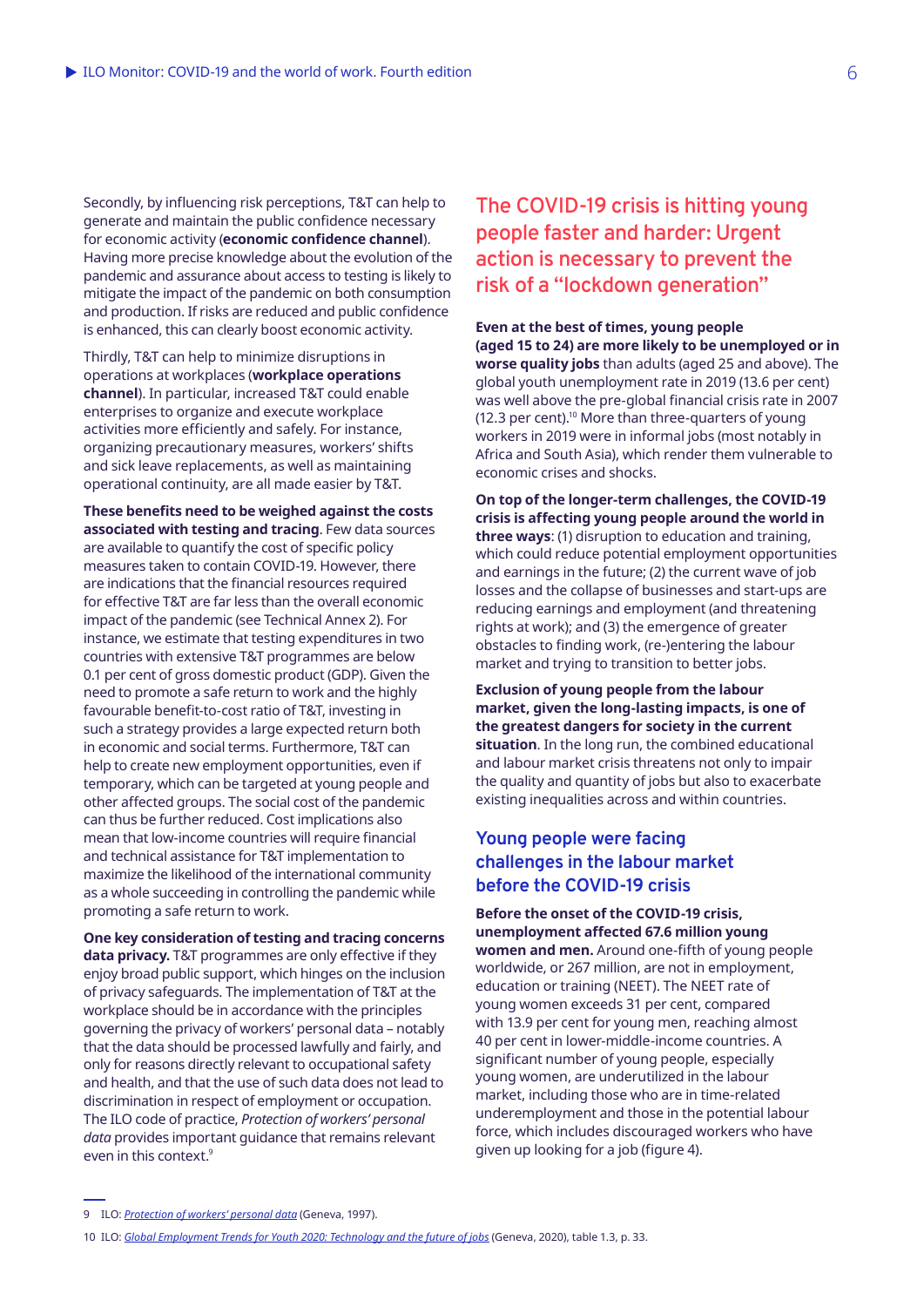

#### ▶ Figure 4. Labour underutilization was much higher among young people, especially young women, **than among adults before the COVID‑19 crisis (global estimates for 2019)**

**When employed, young people are concentrated in types of work that render them vulnerable to income and job losses during the current crisis**.

Almost 77 per cent, or 328 million of the world's young workers are in informal jobs, compared with around 60 per cent of adult workers (aged 25 and above) (Statistical annexes, table A1).<sup>11</sup> Informal employment tends to be characterized by poorer working conditions, along with weaker trade union representation and protection through the employment relationship.

#### **The informality rate for young people rises to over 95 per cent in low-income countries and to 91.4 per cent in lower-middle-income countries**,

more than 8 percentage points higher than for adults (aged 25 and above) (Statistical annexes, table A1). The informality rate is highest in Africa (93.4 per cent), Asia and the Pacific (84.4 per cent) and the Arab States (71.2 per cent). Another reflection of informality is the dominance of self-employment among youth: globally, 39.8 per cent of young people are self-employed, though this share ranges from 10.8 per cent in Europe and Central Asia to 70.1 per cent in Africa.<sup>12</sup> While the self-employed category includes many successful entrepreneurs, it also includes the masses of working poor and informally employed young people in both urban and rural areas, especially in low- and middleincome countries.

**Young people earn less than prime-age**<sup>13</sup> **adults and are more vulnerable to income shocks**. The analysis of data from 64 countries (accounting for 30 per cent of the world's young employees) indicates that hourly earnings are, on average, 71 per cent higher for prime-age adults than for young people. This reflects the fact that young people tend to work in low-paid occupations and sectors (many of which have been hit hard by the COVID-19 crisis) and have less seniority. Consequently, and also because of their lower levels of savings, young people are particularly vulnerable to income shocks.

**Young people under the age of 30 account for around 70 per cent of international migrant flows**. 14 Many young migrants have suffered the impact of workplace and border closures, and have not been able to return either to their jobs or to their country of origin.

<sup>11</sup> ILO estimates based on data from 134 countries representing 91 per cent of global employment. Extrapolated to 2020 employment data by age.

<sup>12</sup> ILO modelled estimates, November 2019, ilostat.ilo.org.

<sup>13</sup> "Prime-age" denotes adults aged 25 to 54.

<sup>14</sup> ILO: *[Global Employment Trends for Youth 2017: Paths to a better working future](https://www.ilo.org/global/publications/books/global-employment-trends/WCMS_598669/lang--en/index.htm)* (Geneva, 2017), box 1.2, p. 8.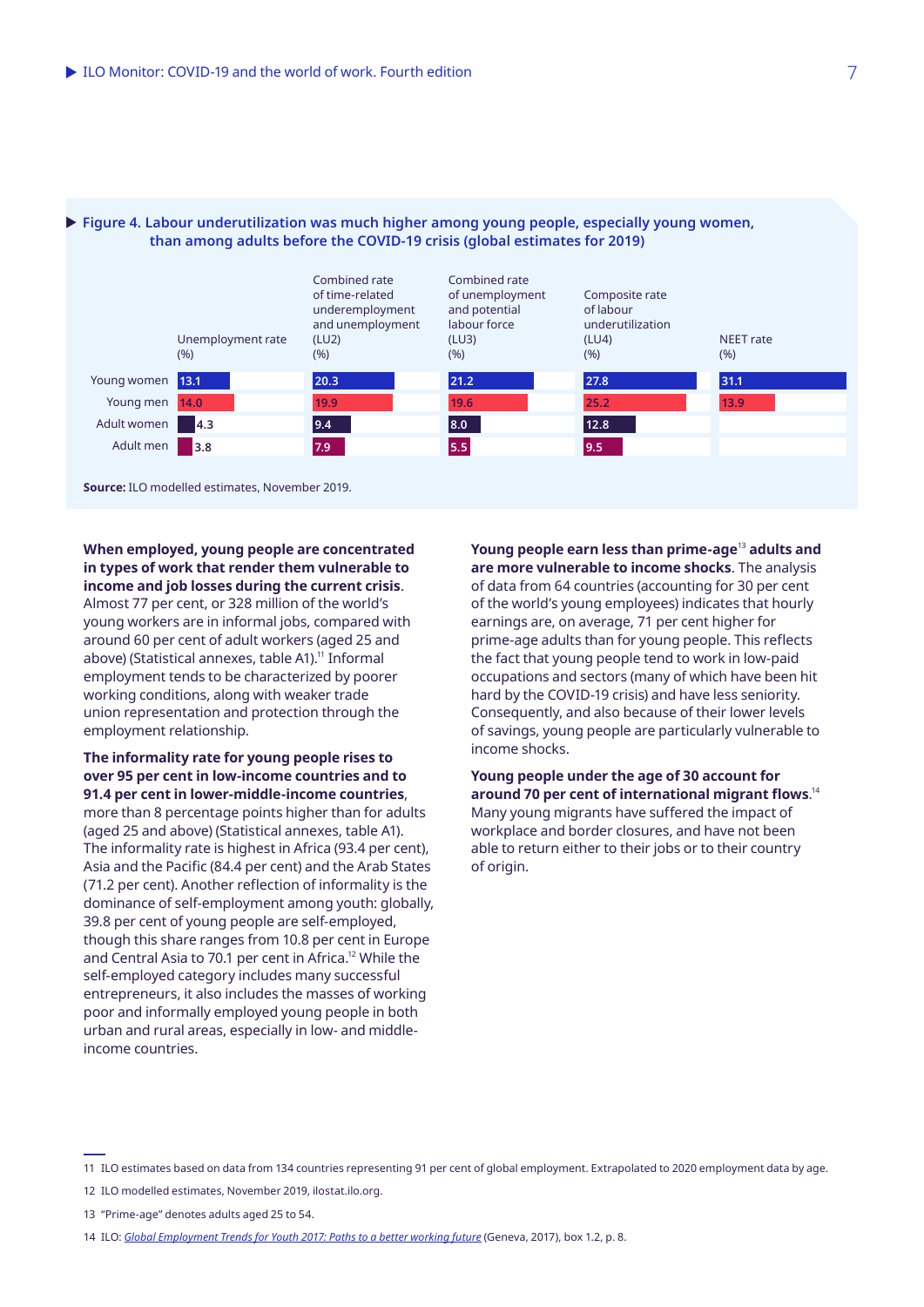### **Young people are disproportionately affected in some of the high-risk sectors**

**Before the onset of the COVID‑19 pandemic, 178 million young people around the world – more than four in 10 young workers – were working in the four sectors that are most adversely affected by the crisis** (table 1).<sup>15</sup> Young people are more concentrated in hard-hit sectors than adults aged 25 and above, particularly in accommodation and food services and wholesale and retail trade. Disruptions to supply chains will have devastating consequences for

employment in manufacturing, which will also affect young people, particularly young women, in such sectors as the garment industry in low- and middleincome countries.

**Almost three-quarters of the young people working in these four hardest-hit sectors (131 million) are informally employed** (Statistical annexes, table A2). This vulnerable group is largest in upper-middleincome countries, where 54 million informally employed young people were working in the hardest-hit sectors at the onset of the COVID-19 crisis.

### X **Table 1. Global estimates of youth employment in hard-hit sectors**

|                                                                         |                                              | Baseline employment estimates for 2020 (before COVID-19 crisis) |                                         |                                                                     |  |  |
|-------------------------------------------------------------------------|----------------------------------------------|-----------------------------------------------------------------|-----------------------------------------|---------------------------------------------------------------------|--|--|
| <b>Economic sector</b>                                                  | Impact<br>of crisis on<br>economic<br>output | Level of<br>employment<br>(millions)                            | Share in global youth<br>employment (%) | <b>Share of young</b><br>women in total<br>youth employment<br>(% ) |  |  |
| Wholesale and retail trade; repair of motor<br>vehicles and motorcycles | <b>High</b>                                  | 74.8                                                            | 17.5                                    | 41.7                                                                |  |  |
| <b>Manufacturing</b>                                                    | <b>High</b>                                  | 59.2                                                            | 13.8                                    | 36.9                                                                |  |  |
| Real estate; business and administrative activities                     | <b>High</b>                                  | 16.4                                                            | 3.8                                     | 43.8                                                                |  |  |
| <b>Accommodation and food services</b>                                  | <b>High</b>                                  | 28.1                                                            | 6.6                                     | 50.8                                                                |  |  |
| <b>Transport, storage and communication</b>                             | Medium-high                                  | 21.0                                                            | 4.9                                     | 16.4                                                                |  |  |
| Arts, entertainment and recreation,<br>and other services               | Medium-high                                  | 28.4                                                            | 6.6                                     | 60.3                                                                |  |  |
| <b>Mining and quarrying</b>                                             | <b>Medium</b>                                | 2.9                                                             | 0.7                                     | 22.6                                                                |  |  |
| <b>Financial and insurance services</b>                                 | <b>Medium</b>                                | 4.6                                                             | 1.1                                     | 54.7                                                                |  |  |
| <b>Construction</b>                                                     | <b>Medium</b>                                | 33.1                                                            | 7.7                                     | 5.4                                                                 |  |  |
| <b>Agriculture, forestry and fishing</b>                                | Low-medium                                   | 123.7                                                           | 28.9                                    | 36.0                                                                |  |  |
| <b>Utilities</b>                                                        | Low                                          | 2.0                                                             | 0.5                                     | 21.3                                                                |  |  |
| <b>Public administration and defence;</b><br>compulsory social security | Low                                          | 8.6                                                             | 2.0                                     | 33.3                                                                |  |  |
| <b>Human health and social work activities</b>                          | Low                                          | 11.8                                                            | 2.7                                     | 74.2                                                                |  |  |
| <b>Education</b>                                                        | Low                                          | 13.2                                                            | 3.1                                     | 69.5                                                                |  |  |

**Note:** Impact ratings are based on the ILO's assessment of real-time and financial data (see the second edition of the *ILO Monitor*, released on 7 April 2020), ILOSTAT baseline data on sectoral distribution of employment (ISIC Rev. 4) and ILO Harmonized Microdata.

**Source:** ILO modelled estimates, November 2019.

<sup>15</sup> The [second edition](https://www.ilo.org/global/about-the-ilo/WCMS_740877/lang--ja/index.htm) of the *ILO Monitor*, released on 7 April 2020, shows that, as a result of the COVID‑19 crisis, certain sectors have suffered a severe decline in economic output, including accommodation and food services, wholesale and retail trade, manufacturing, and real estate and other business activities.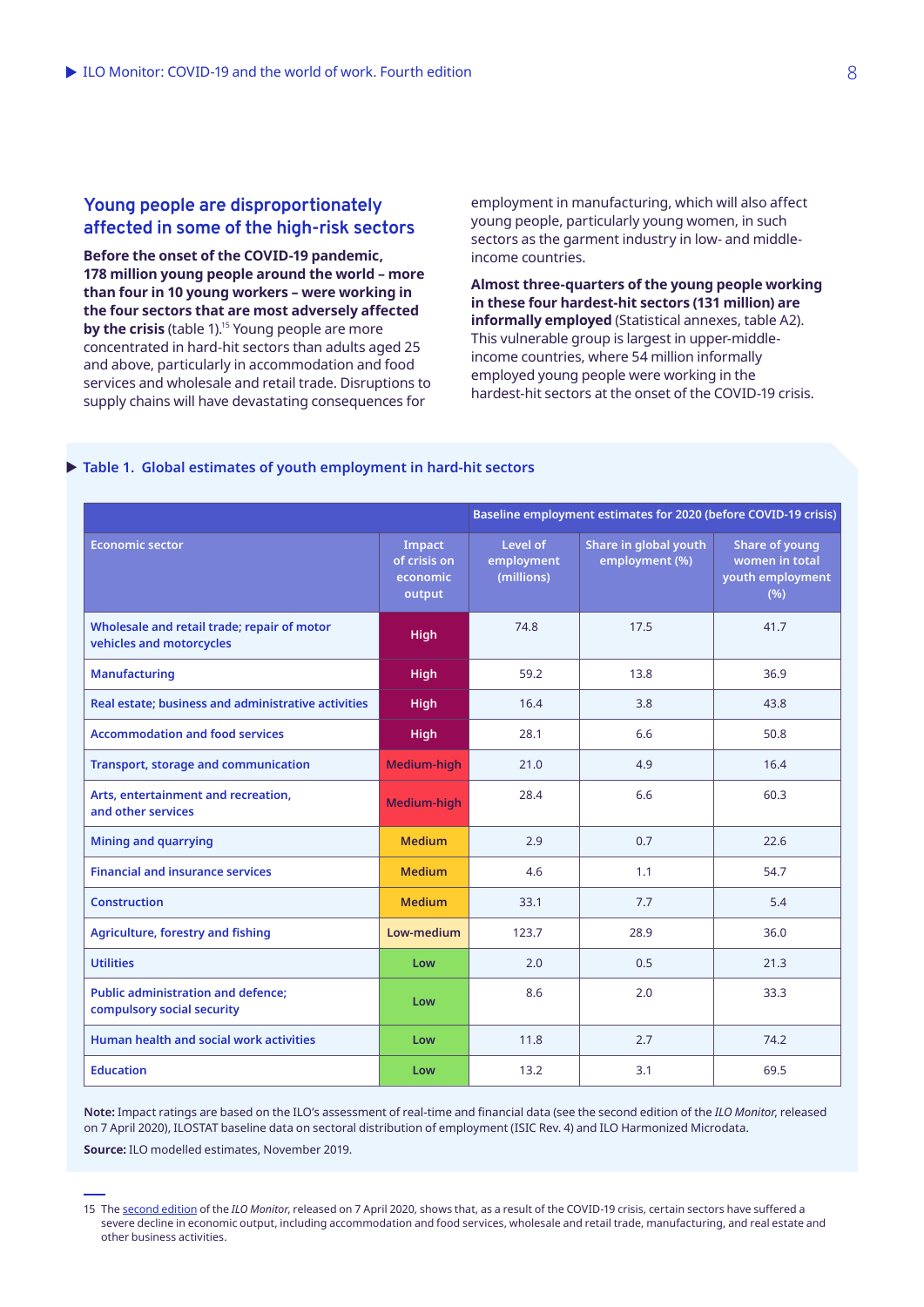**While young women account for less than 39 per cent of global youth employment, they make up almost 51 per cent of youth employment in accommodation and food services**, 41.7 per cent in wholesale and retail trade, and 43.8 per cent in real estate and other services activities. Owing to widespread school closures and the lack of affordable childcare services, the double burden of paid and unpaid work is intensifying for young women, especially those with small children.

**At the front line of the response to the pandemic are 11.8 million young people working in the health and social care sector**. Approximately 74 per cent of young people employed in that sector are women.

# **Disruption to education, training and work-based learning**

**The COVID‑19 crisis has caused major disruption through the closure of schools, universities and technical and vocational education and training institutions, and through the interruption of work-based learning, such as apprenticeships and traineeships**. Before the pandemic, almost 496 million young people were engaged in upper secondary, post-secondary non-tertiary, and tertiary education.16 Many of them are now suffering significant disruption

to their studies. The preliminary results of a recent ILO–UNESCO–World Bank joint survey show that around 98 per cent of respondents across all regions reported a complete or partial closure of technical and vocational education schools and training centres (figure 5), with three in four reporting the cancellation or postponement of exams and other assessments. **Over two-thirds of training is now provided at distance and nearly every second training centre has switched to online provision of training**. 17 This is a remarkable development, since only one in five training centres offered online courses before the crisis. However, the number of complete school closures is highest in Africa, a region that is not well-equipped to switch to distance education and training, including online courses.

**Because of weaker infrastructure and higher barriers to accessing technology (hardware and software) and online learning services, the negative impact of school and training closures on outcomes for learners is greater in low-income countries** (and in poorer households in both lowand high-income countries).<sup>18</sup> The lack of digital skills among teachers and students is another hurdle in the implementation of effective online teaching and learning. As indicated by the survey, due to weak infrastructure, poor access to the Internet and a lack



**Source:** ILO–UNESCO–World Bank joint survey on the provision of TVET during the COVID‑19 crisis.

<sup>16</sup> Based on UNESCO enrolment data, uis.unesco.org.

<sup>17</sup> The ILO-UNESCO-World Bank joint survey on the provision of TVET during the COVID-19 crisis was conducted over a period of six weeks from 5 April to 15 May 2020. The survey elicited 1,348 responses from 126 countries.

<sup>18</sup> See also S. Carvalho and S. Hares: ["More from our database on school closures: New education policies may be increasing educational inequality"](https://www.cgdev.org/blog/more-our-database-school-closures-new-education-policies-may-be-increasing-educational), Center for Global Development, 30 Mar. 2020.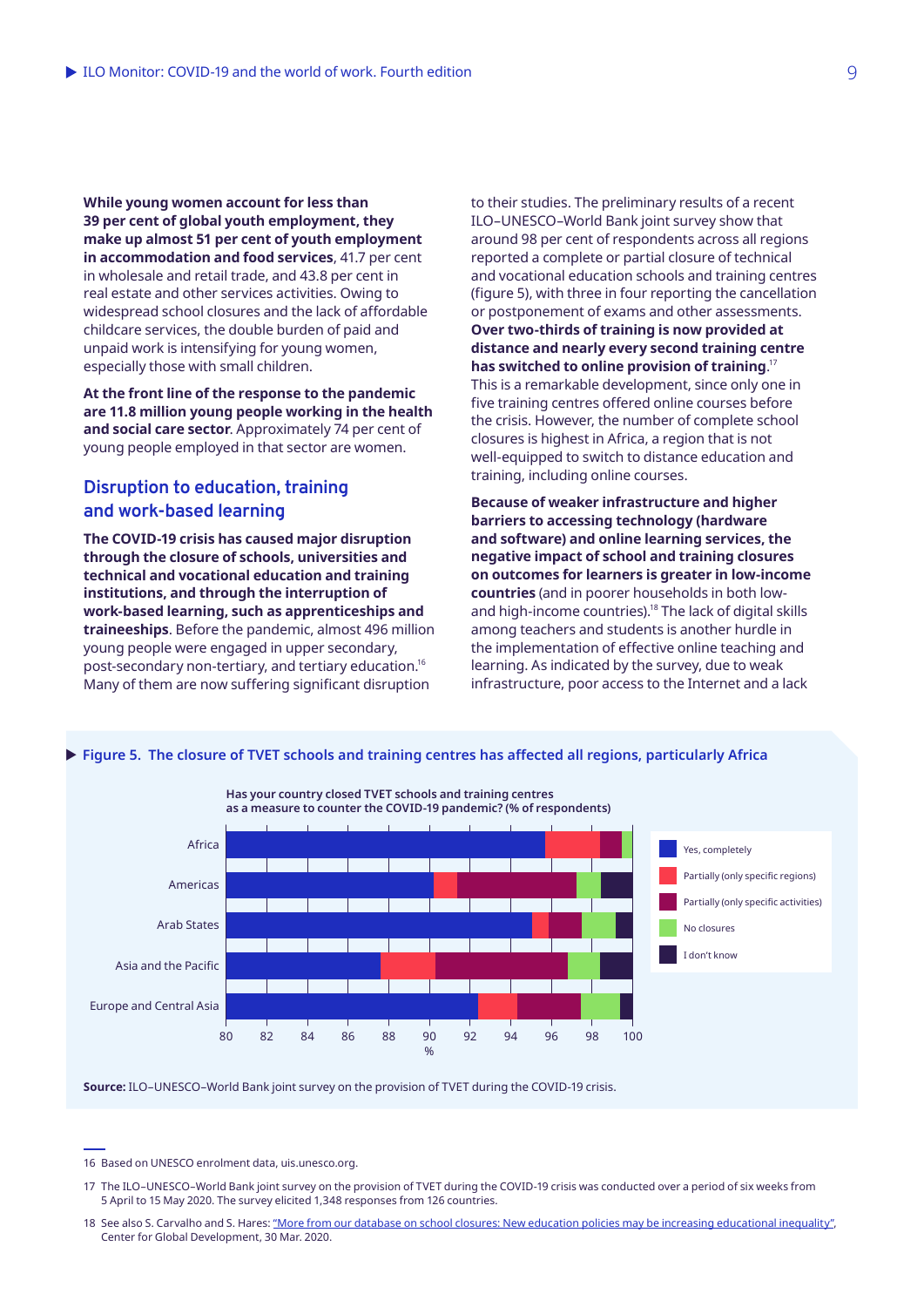of IT equipment only a small proportion of low-income countries have switched to online courses. Most have, instead, relied on television and radio broadcasts and traditional written materials to support distance learning.

**Disruption to education and training threatens to create a lifelong earnings penalty for young people who are forced to quit their studies**. For example, the potential long-term losses in future earnings resulting from four months of school closures in the United States are estimated at US\$2.5 trillion, or 12.7 per cent of GDP.<sup>19</sup>

## **Youth unemployment is rising faster and by a greater amount during the COVID-19 crisis**

**Recent data point to a massive increase in the youth unemployment rate since February 2020, particularly for young women**. In Canada, from February to April 2020, the unemployment rate increased by just over 6 percentage points for adults but by 14.3 percentage points for young men (to 27.1 per cent) and by 20.4 percentage points for young women (to 28.4 per cent).<sup>20</sup> A similar scenario can be observed in the United States, where the unemployment rate for young men (aged 16–24) increased by a comparable amount from February to April 2020 (from 8.5 to 24.0 per cent), while the rise for young women (aged 16–24) was even greater (from 7.5 to 29.8 per cent). Similar trends in the youth unemployment rate have emerged in other countries (e.g. Australia, China, Ireland, Republic of Korea, the Netherlands and Switzerland).

**Changes in the unemployment rate do not, however, reveal the full extent of the crisis**. Labour force participation rates for young people have also fallen significantly around the world. Available data show that the youth labour force participation rate fell from February to April 2020 by 7.1 percentage points in Australia, 11.7 points in Canada, 1.9 points in the Republic of Korea and 7.5 points in the United States. The decline in the labour force participation rate of adults aged 25 and above is between 0.4 percentage

point in the Republic of Korea and 4.2 points in Canada.21 Because of the current constraints on searching for jobs, the challenge is to ensure that young people do not lose their attachment to the labour market, as that would make it more difficult for them to rejoin once economies recover.

**There is evidence of young people suffering longlasting and devastating effects of protracted unemployment – also known as "scarring effects" – particularly when entering the labour market during a recession**. Empirical evidence shows that entering the labour market during a recession can negatively affect young people's labour market outcomes for a decade or longer. Owing to unfavourable economic conditions, young people fail in their early attempts to find work or end up in a job that does not match their educational background.<sup>22</sup> Given that the recession precipitated by the COVID‑19 crisis is far more severe than previous recessions, long-lasting wage losses are likely to be experienced by entire cohorts of young people who have the misfortune of graduating from secondary school or university during the 2019/20 academic year. They will face greater competition for fewer jobs over the coming years. $23$ 

**Official labour force survey or other household data from developing countries are not yet available for April 2020** to provide a more complete picture of the impact of the COVID‑19 crisis on young people around the world. However, it is expected that unemployment will increase rapidly, while the quality of employment and income levels will be further undermined.

In order to better understand the impact of the crisis on young people and to address the data gaps, **the ILO and partners of the Global Initiative on Decent Jobs for Youth have conducted a "Global Survey**  on Youth and COVID-19" (See Technical Annex 3).<sup>24</sup> The preliminary findings from this online survey (over 13,000 responses had been received by 21 May 2020) reveal that young people around the world, including in developing countries, have been severely impacted by the COVID-19 crisis.

20 ILO: *Addressing the impact of the COVID-19 crisis on youth employment*, ILO policy brief, forthcoming.

- 22 Recent estimates for the United States indicate that, during a moderate recession which raises unemployment rates by 3 percentage points, the loss in cumulated earnings is predicted to be around 60 per cent of a year of earnings. See H. Schwandt and T. von Wachter: "Unlucky cohorts: Estimating the long-term effects of entering the labor market in a recession in large cross-sectional data sets", in *Journal of Labor Economics* (2019, Vol. 37, No. S1), pp. S161–S198.
- 23 See also L.B. Kahn: "The long-term labor market consequences of graduating from college in a bad economy", in *Labour Economics* (2010, Vol. 17, No. 2, April), pp. 303–316.
- 24 The results presented in this section are based on a preliminary analysis of the data and will be subjected to further examination and robustness checks.

<sup>19</sup> G. Psacharopoulos et al.: "The COVID-19 cost of school closures", Brookings Institution, 29 Apr. 2020.

<sup>21</sup> See ILOSTAT, ilostat.ilo.org.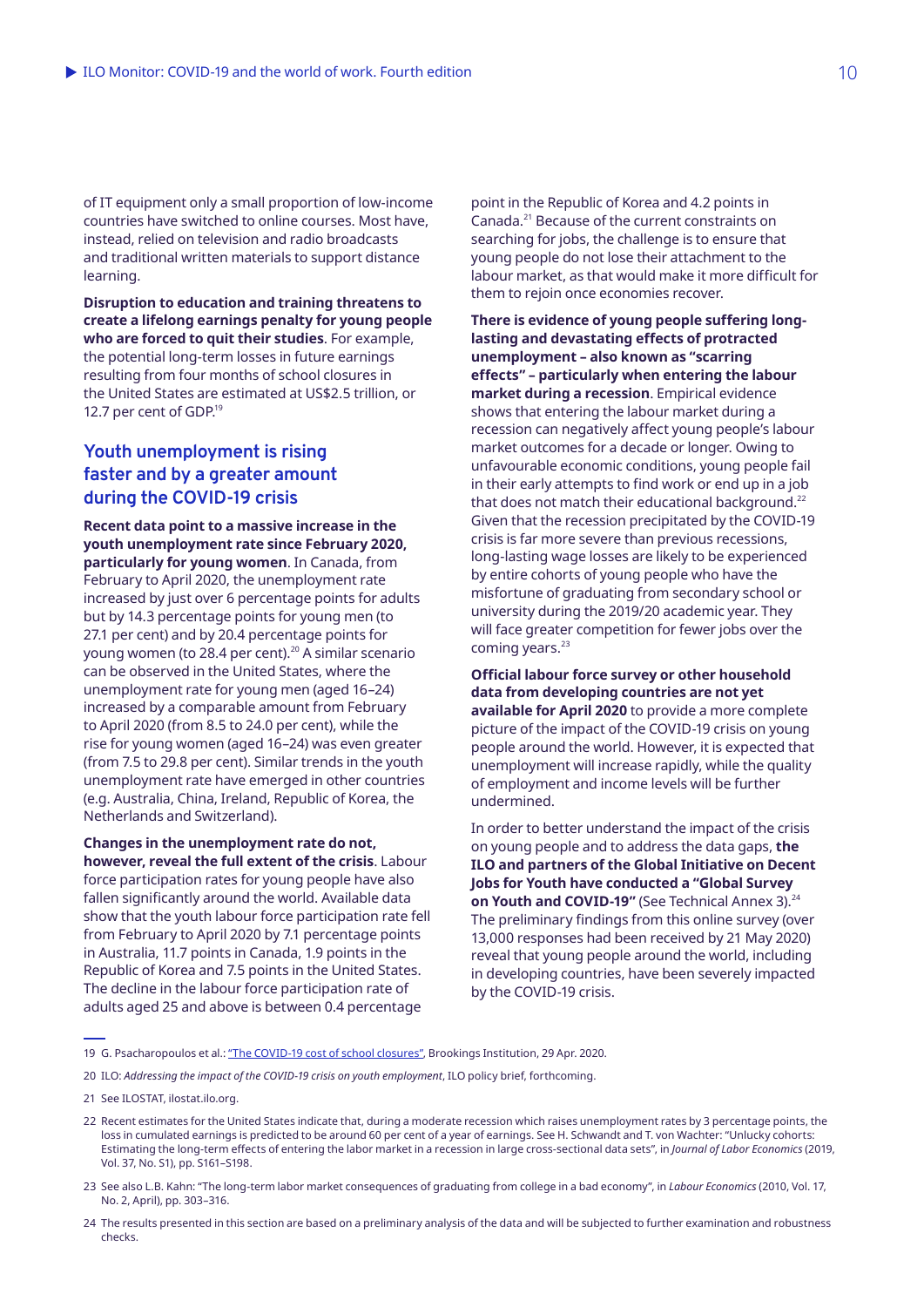Thus, the preliminary results indicate that over **one in six young people surveyed have stopped working since the onset of the COVID‑19 crisis** (figure 6). While this proportion is higher among high-income countries, young workers in countries of all income levels have been heavily affected. For young people who have remained in employment, working hours have fallen by 23 per cent (21 per cent for young women, 24 per cent for young men), and there has also been a widespread impact on incomes, with 43 per cent of young workers reporting a decline since the start of the outbreak. Young men (46 per cent) report a reduction in income more frequently than young women (38 per cent). Almost three in four (71 per cent) young workers who are still employed are working fully or partly from home, with young women (74 per cent) doing so more frequently than young men (68 per cent).

**These impacts and uncertainties could take a heavy toll on young people's mental well-being**. In this crisis situation, 60 per cent of the young

women and 53 per cent of the young men surveyed view their career prospects with uncertainty or fear. Around half of young students report a likely delay in the completion of their current studies, while 10 per cent expect to be unable to complete them at all. On a standardized scale of mental well-being, approximately half of the young people surveyed were assessed as being vulnerable to anxiety or depression since the start of the pandemic.<sup>25</sup> Significantly, young people who have stopped working have the highest risk of anxiety or depression since the start of the pandemic.



**Note:** The figure shows the share of young people who reported having stopped working since the start of the COVID‑19 outbreak relative to all those who had worked before the outbreak.

**Source:** Global Survey on Youth and COVID-19 (see Technical Annex 3).

<sup>25 &</sup>quot;Probable anxiety or depression" according to the Warwick-Edinburgh Mental Wellbeing Scales. See [https://warwick.ac.uk/fac/sci/med/research/](https://warwick.ac.uk/fac/sci/med/research/platform/wemwbs/) [platform/wemwbs/](https://warwick.ac.uk/fac/sci/med/research/platform/wemwbs/)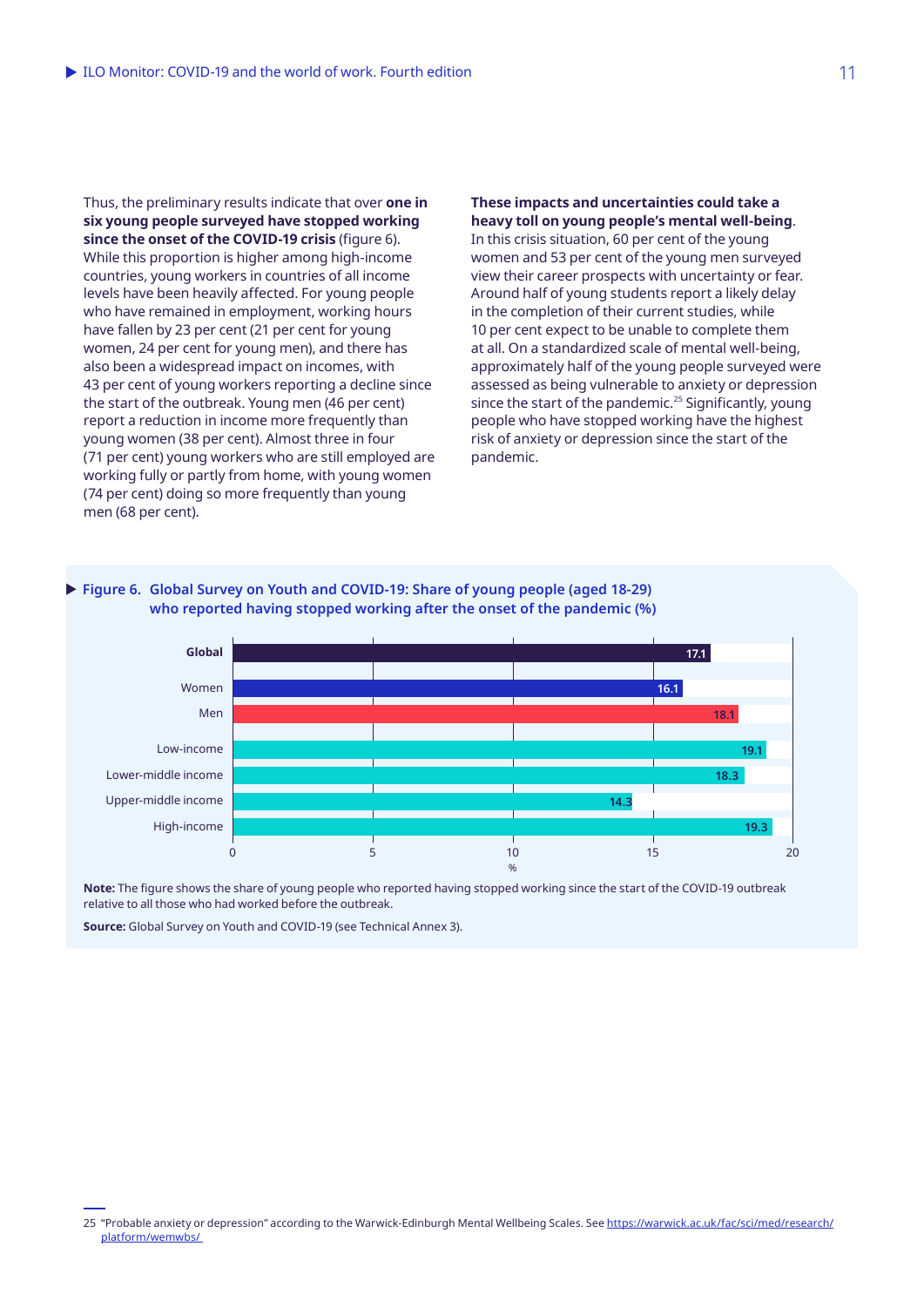## **Policy responses**

**Immediate support on an unprecedented scale needs to be provided to enterprises and workers around the world across the four pillars of the ILO's policy framework for responding to the COVID‑19 crisis**  (figure 7). This edition of the *ILO Monitor* highlights the urgent need for policy actions that take into account the impact of the crisis on young people so as to avoid losing the productive potential of a whole generation.

**Investment in testing and tracing does pay off.** T&T is associated with less workplace disruption and can contribute to increased consumer confidence, which in turn should help to stimulate demand. It is important to ensure that any T&T programme is undertaken as part of a government-led initiative

and that appropriate safeguards are built into the collection and processing of the data so as to protect the privacy of workers' personal data and prevent unlawful discrimination.26

▶ Urgent, large-scale and targeted employment **policy responses, combined with supportive macroeconomic policies, are needed to prevent the young people of today from becoming a "lockdown generation"**. The crisis will have longterm consequences unless appropriate policy interventions are implemented to reach young people around the world, particularly those most vulnerable during such a severe economic downturn. All policy measures need to address the specific additional challenges faced by young women.

▶ Figure 7. ILO policy framework: Four key pillars in tackling the COVID-19 crisis **on the basis of international labour standards**

# **Pillar 1**

### **Stimulating the economy and employment**

- $\blacktriangleright$  Active fiscal policy
- $\blacktriangleright$  Accommodative monetary policy
- $\blacktriangleright$  Lending and financial support to specific sectors, including the health sector

# **Pillar 2**

### **Supporting enterprises, jobs and incomes**

- $\blacktriangleright$  Extend social protection to all
- **Implement employment retention** measures
- $\blacktriangleright$  Provide financial/tax and other relief for enterprises

# **Pillar 3**

### **Protecting workers in the workplace**

- $\blacktriangleright$  Strengthen occupational safety and health measures
- $\blacktriangleright$  Adapt work arrangements (e.g. teleworking)
- $\blacktriangleright$  Prevent discrimination and exclusion
- $\blacktriangleright$  Provide health access for all
	- Expand access to paid leave

# **Pillar 4**

### **Relying on social dialogue for solutions**

- $\blacktriangleright$  Strengthen the capacity and resilience of employers' and workers' organizations
- $\blacktriangleright$  Strengthen the capacity of governments
- $\blacktriangleright$  Strengthen social dialogue, collective bargaining and labour relations institutions and processes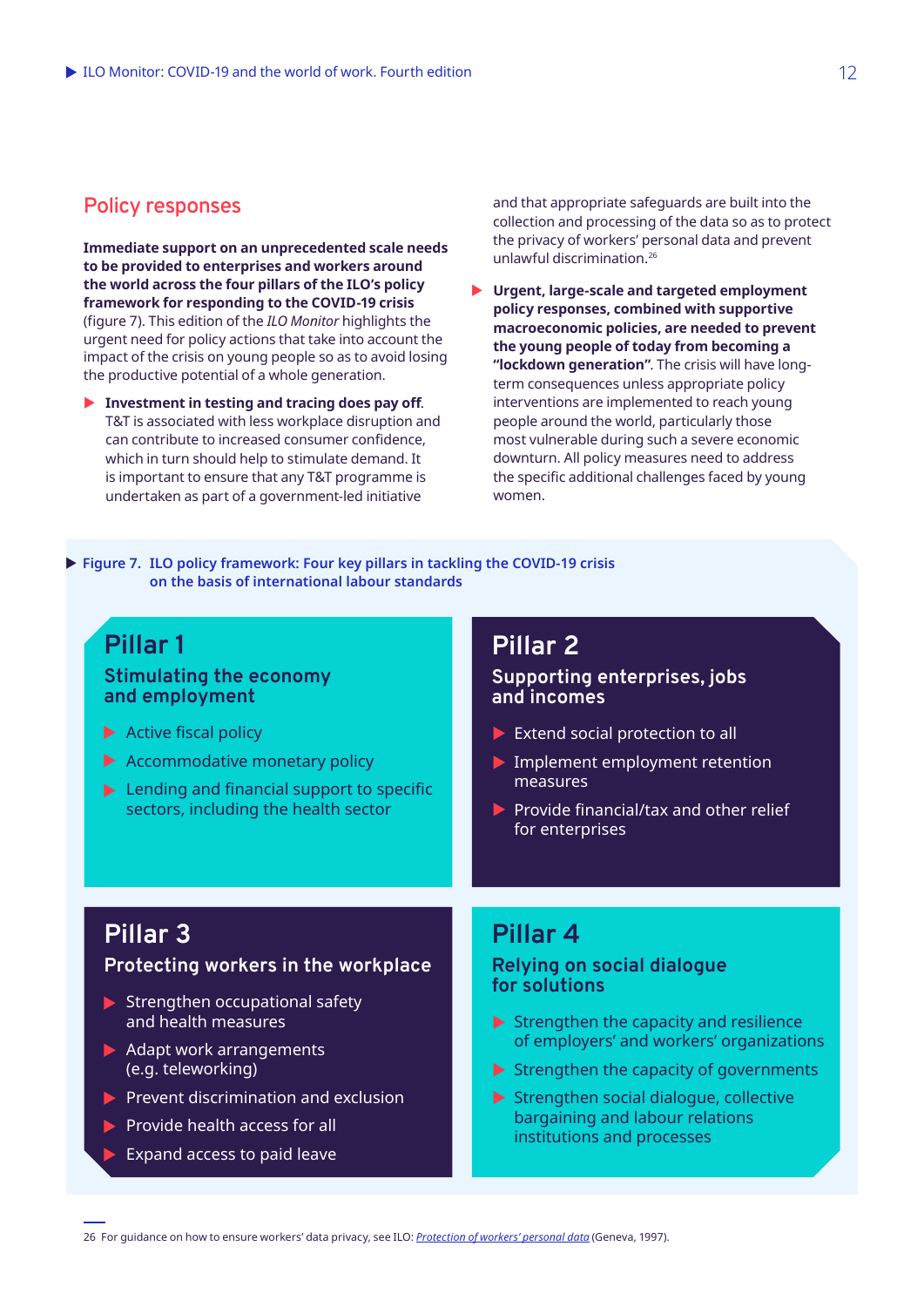- ▶ Given the risk of long-lasting damage to **young people's labour market prospects and to their overall well-being, governments need to provide comprehensive solutions**, combining elements from all four pillars of the ILO's policy framework for tackling the COVID‑19 crisis, including support for education and skills development covering digital skills and e-learning, work-based learning, entrepreneurship, social protection and improving rights and conditions in the workplace for young people.<sup>27</sup>
- **In The implementation of broad-based employment/training guarantee programmes, where such approaches are feasible, is particularly promising.** The European Union's Youth Guarantee scheme is an example of a counter-cyclical policy that, in times of crisis, delivers a comprehensive and prompt intervention to protect young people from long-term labour market exclusion. By combining support for the entry or re-entry of vulnerable young people to education, training and/or employment with macroeconomic stabilization, such programmes can promote employment recovery as a whole.
- ▶ In low- and middle-income countries, including **those experiencing conflict and fragility**, comprehensive responses targeting young people, including employment-intensive programmes and guarantees, are also required, but they have to be adapted to these countries' specific circumstances, and they may need both domestic and external support with regard to financing and implementation.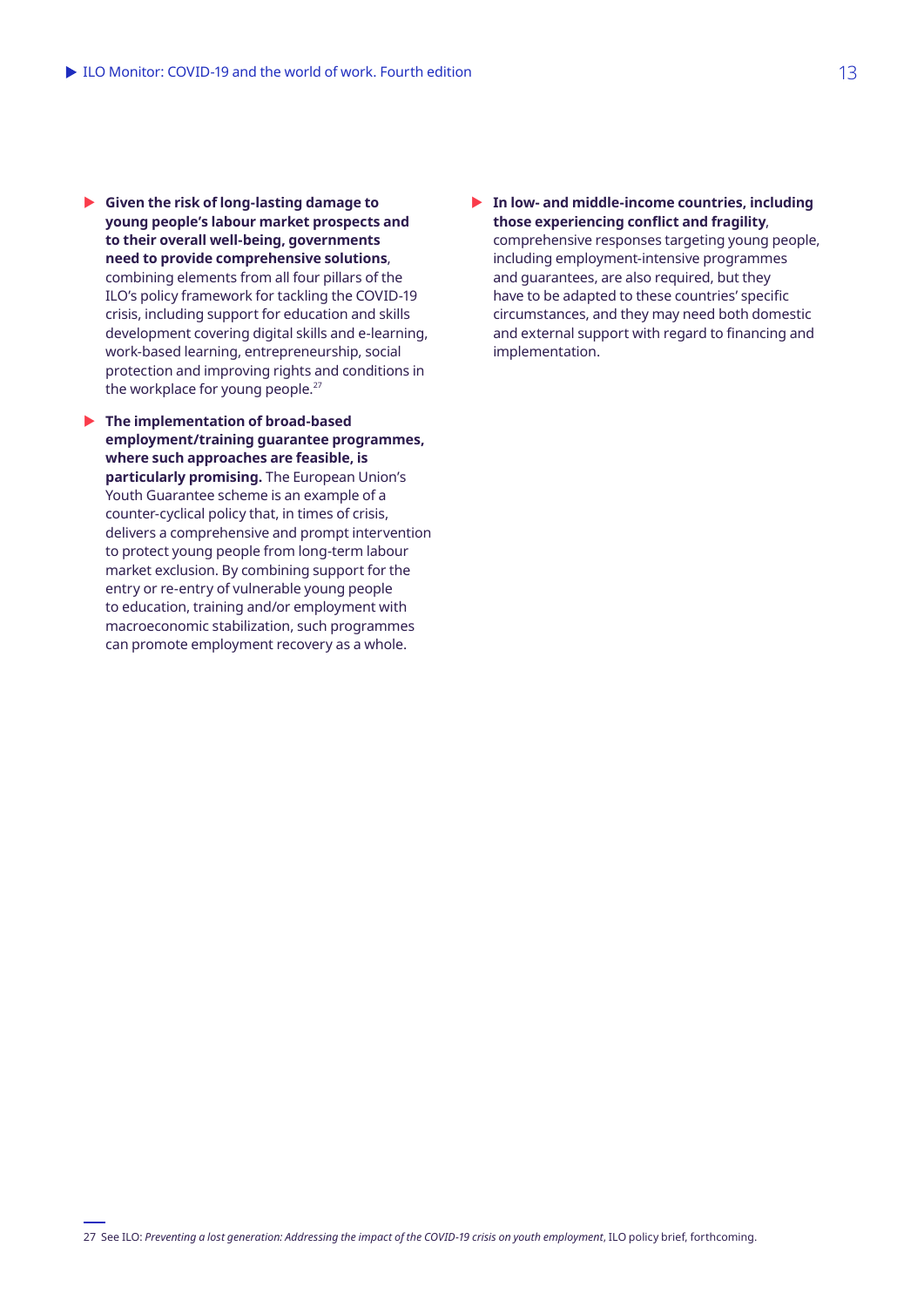# X **Statistical annexes**

### ▶ Table A1. Informal employment among young workers (aged 15-24) and adult workers (aged 25+)

|                                       |                      |              | Percentages (%) |              | <b>Millions</b> |                |                 |
|---------------------------------------|----------------------|--------------|-----------------|--------------|-----------------|----------------|-----------------|
|                                       |                      | <b>Total</b> | <b>Men</b>      | <b>Women</b> | <b>Total</b>    | <b>Men</b>     | <b>Women</b>    |
| <b>World</b>                          | Youth (15-24)        | 76.7         | 79.0            | 73.0         | 328             | 207            | 121             |
|                                       | Adult (25+)          | 59.8         | 61.6            | 56.9         | 1732            | 1094           | 638             |
| <b>By income group</b>                |                      |              |                 |              |                 |                |                 |
| Low-income                            | Youth (15-24)        | 95.1         | 94.2            | 96.1         | 74              | 39             | 35              |
|                                       | Adult (25+)          | 83.8         | 80.2            | 88.2         | 182             | 96             | 87              |
| Lower-middle-income                   | Youth (15-24)        | 91.4         | 92.5            | 89.0         | 149             | 105            | 44              |
|                                       | Adult (25+)          | 83.7         | 83.9            | 83.4         | 822             | 573            | 249             |
| Upper-middle-income                   | <b>Youth (15-24)</b> | 69.7         | 72.0            | 66.3         | 91              | 56             | 35              |
|                                       | Adult (25+)          | 53.5         | 54.8            | 51.8         | 625             | 369            | 256             |
| <b>High-income</b>                    | Youth (15-24)        | 25.2         | 24.9            | 25.6         | 14              | $\overline{7}$ | $\overline{7}$  |
|                                       | Adult (25+)          | 19.4         | 18.7            | 20.2         | 103             | 56             | 47              |
| <b>By region</b>                      |                      |              |                 |              |                 |                |                 |
| <b>Africa</b>                         | Youth (15-24)        | 93.4         | 93.0            | 93.8         | 97              | 53             | 44              |
|                                       | Adult (25+)          | 80.3         | 77.1            | 84.6         | 294             | 162            | 132             |
| <b>Americas</b>                       | Youth (15-24)        | 49.2         | 52.6            | 44.6         | 32              | 20             | 12 <sup>2</sup> |
|                                       | Adult (25+)          | 39.3         | 39.8            | 38.7         | 160             | 92             | 68              |
| <b>Specifically for Latin America</b> | Youth (15-24)        | 64.2         | 66.1            | 61.1         | 28              | 18             | 10 <sup>°</sup> |
| and the Caribbean                     | Adult (25+)          | 52.5         | 52.2            | 52.8         | 130             | 76             | 55              |
| <b>Arab States</b>                    | Youth (15-24)        | 71.2         | 72.2            | 62.6         | $\overline{4}$  | $\overline{4}$ | $\mathbf{0}$    |
|                                       | Adult (25+)          | 54.7         | 55.4            | 50.2         | 27              | 23             | $\overline{3}$  |
| <b>Asia and the Pacific</b>           | Youth (15-24)        | 84.4         | 87.5            | 78.5         | 183             | 124            | 59              |
|                                       | Adult (25+)          | 68.6         | 71.4            | 63.6         | 1163            | 774            | 389             |
| <b>Europe and Central Asia</b>        | Youth (15-24)        | 32.9         | 33.0            | 32.8         | 12 <sup>2</sup> | $\overline{7}$ | 5               |
|                                       | Adult (25+)          | 23.3         | 22.8            | 23.8         | 88              | 47             | 41              |

**Note:** ILO calculations based on data from 134 countries representing 91 per cent of global employment (76 per cent in Africa, 98 per cent in the Americas, 59 per cent in the Arab States, 95 per cent in Asia and the Pacific, 86 per cent in Europe and Central Asia). Extrapolated to 2020 employment data by age.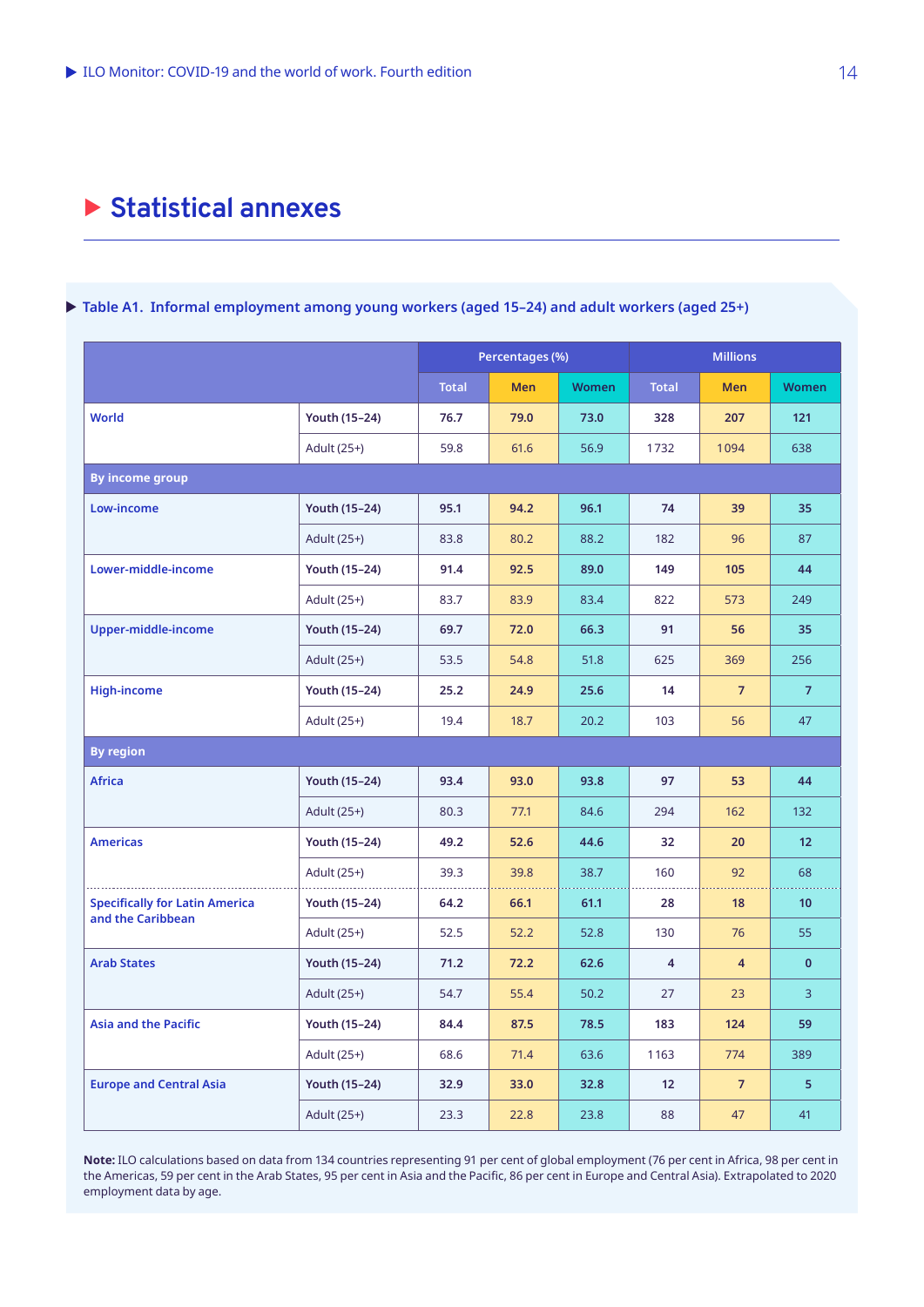#### X **Table A2. Young people and adults in informal employment working in the sectors hit hardest by the COVID-19 crisis**

|                                                                   |               | Percentages (%) |                     |             | <b>Absolute numbers (millions)</b> |                         |                |                     |                |                    |                 |
|-------------------------------------------------------------------|---------------|-----------------|---------------------|-------------|------------------------------------|-------------------------|----------------|---------------------|----------------|--------------------|-----------------|
|                                                                   |               | High risk       | Medium-high<br>risk | Medium risk | Low-medium<br>risk                 | Low risk                | High risk      | Medium-high<br>risk | Medium risk    | Low-medium<br>risk | Low risk        |
| <b>World</b>                                                      | Youth (15-24) | 40              | 11                  | 11          | 33                                 | 5                       | 131            | 37                  | 36             | 108                | 16              |
|                                                                   | Adult (25+)   | 35              | 11                  | 11          | 37                                 | $\overline{7}$          | 605            | 182                 | 192            | 638                | 114             |
| <b>By income group</b>                                            |               |                 |                     |             |                                    |                         |                |                     |                |                    |                 |
| Low-income                                                        | Youth (15-24) | 18              | 11                  | 5           | 64                                 | $\overline{2}$          | 13             | 8                   | 3              | 47                 | $\mathbf{1}$    |
|                                                                   | Adult (25+)   | 20              | $\overline{7}$      | 5           | 65                                 | 3                       | 36             | 13                  | 9              | 119                | $5\phantom{.}$  |
| Lower-middle-income                                               | Youth (15-24) | 35              | 10                  | 13          | 38                                 | $\overline{\mathbf{4}}$ | 52             | 15                  | 19             | 57                 | 6               |
|                                                                   | Adult (25+)   | 31              | 11                  | 9           | 45                                 | $\overline{4}$          | 258            | 88                  | 75             | 367                | 34              |
| Upper-middle-income                                               | Youth (15-24) | 59              | 13                  | 12          | 10                                 | 6                       | 54             | 12                  | 11             | 9                  | 6               |
|                                                                   | Adult (25+)   | 50              | 12                  | 17          | 12                                 | 9                       | 312            | 76                  | 108            | 74                 | 55              |
| <b>High-income</b>                                                | Youth (15-24) | 44              | 12                  | 10          | 13                                 | 21                      | 6              | $\overline{2}$      | $\mathbf{1}$   | 2 <sup>2</sup>     | 3               |
|                                                                   | Adult (25+)   | 33              | 14                  | 13          | 15                                 | 25                      | 34             | 14                  | 13             | 16                 | 26              |
| <b>By region</b>                                                  |               |                 |                     |             |                                    |                         |                |                     |                |                    |                 |
| <b>Africa</b>                                                     | Youth (15-24) | 19              | 11                  | 5           | 62                                 | $\mathbf 2$             | 19             | 10                  | 5              | 60                 | $\overline{2}$  |
|                                                                   | Adult (25+)   | 22              | 8                   | 5           | 62                                 | 3                       | 64             | 23                  | 14             | 183                | 10 <sup>°</sup> |
| <b>Americas</b>                                                   | Youth (15-24) | 45              | 18                  | 10          | 19                                 | 8                       | 15             | 6                   | 3              | $6\phantom{1}$     | 3               |
|                                                                   | Adult (25+)   | 39              | 19                  | 11          | 18                                 | 12                      | 62             | 30                  | 18             | 29                 | 20              |
| <b>Specifically for Latin</b><br><b>America and the Caribbean</b> | Youth (15-24) | 43              | 18                  | 10          | 22                                 | $6\phantom{1}$          | 12             | 5                   | 3              | 6                  | $\overline{2}$  |
|                                                                   | Adult (25+)   | 38              | 20                  | 11          | 22                                 | 10                      | 50             | 26                  | 14             | 28                 | 13              |
| <b>Arab States</b>                                                | Youth (15-24) | 40              | 12                  | 10          | 36                                 | $\overline{2}$          | 2 <sup>1</sup> | $\mathbf{0}$        | $\mathbf{0}$   | 2 <sup>2</sup>     | $\mathbf 0$     |
|                                                                   | Adult (25+)   | 34              | 14                  | 13          | 34                                 | 5                       | 9              | $\overline{4}$      | $\overline{4}$ | 9 <sup>°</sup>     | $\mathbf{1}$    |
| <b>Asia and the Pacific</b>                                       | Youth (15-24) | 46              | 10 <sub>1</sub>     | 13          | 26                                 | 5                       | 84             | 18                  | 24             | 48                 | 9               |
|                                                                   | Adult (25+)   | 41              | $10$                | 14          | 28                                 | $\sqrt{6}$              | 482            | 115                 | 168            | 330                | 68              |
| <b>Europe and Central Asia</b>                                    | Youth (15-24) | 41              | 11                  | $10$        | 23                                 | 15                      | 5              | $\mathbf{1}$        | $\mathbf{1}$   | $\mathbf{3}$       | $\overline{2}$  |
|                                                                   | Adult (25+)   | 32              | 12                  | 11          | 25                                 | 21                      | 28             | 11                  | 9 <sup>°</sup> | 22                 | 19              |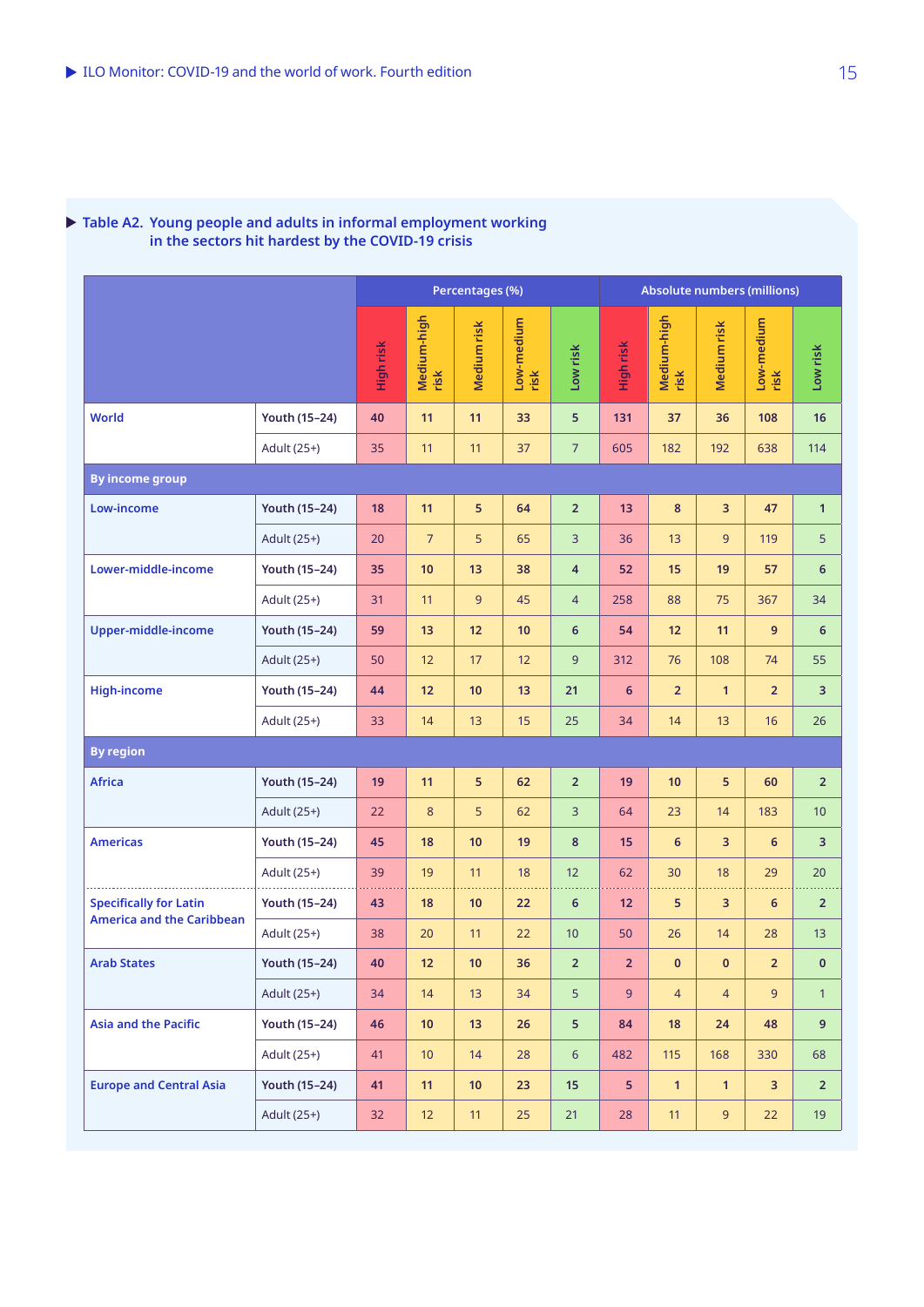# X **Technical annexes**

# **Annex 1. ILO nowcasting model**

The ILO has continued to monitor the labour market impacts of the COVID-19 crisis using its "nowcasting" model. This is a data-driven statistical prediction model that provides a real-time measure of the state of the labour market, drawing on real-time economic and labour market data. In other words, we do not define a scenario of how the crisis is unfolding; rather, the information embedded in the real-time data implicitly defines this scenario.

The target variable of the ILO nowcasting model is hours worked, and more precisely the decline in hours worked that can be attributed to the outbreak of COVID-19. To estimate this decline, we set a fixed reference period to use as the baseline, namely the fourth quarter of 2019 – seasonally adjusted. The statistical model produces an estimate of the decline in hours worked during the first and second quarters of 2020 relative to the fixed baseline. Hence, the figures reported should not be interpreted as a quarterly or inter-annual growth rate. In addition, to compute the full-time employment equivalents, based on the percentage decreases, a benchmark of weekly hours worked before the COVID‑19 crisis is used. For the present edition of the *ILO Monitor*, we have updated the benchmark to include in the average of hours worked those workers who were temporarily absent from work – in those countries for which such data are available. This has led to a reduction in the hours worked in the baseline period (Q4 2019) in a number of countries. It also means that the same percentage losses in working hours translate into a lower decline in terms of full-time equivalents, as we report for Q1 and Q2 in this edition.

For this edition of the *ILO Monitor*, the information available to track developments in the labour market has increased substantially. In particular, the following data sources have been incorporated into the model: labour force survey data for the first quarter of 2020; administrative data on the labour market – such as registered unemployment – for March; and up-to-date mobile phone data from Google Community Mobility Reports. Additionally, three weeks of data are now available for the second quarter and have been used in the estimates. These include Google Trends data, Oxford Stringency Index data, and data on the incidence of COVID‑19. The modelling exercise itself was carried out over a period of several days. The results were finalized on 15 May; the latest data update spanned the period between 11 and 14 May depending on the source.

We have used principal component analysis to model the relationship of these variables with hours worked. Based on available real-time data, we estimate the historical statistical relationship between these indicators and hours worked, and use the resulting coefficients to predict how hours worked will change in response to the most recent observed values of the nowcasting indicators. We evaluate multiple candidate relationships on the basis of their prediction accuracy to construct a weighted average nowcast. For countries where high-frequency data on economic activity are available, but either data on the target variable itself are not available or the aforementioned methodology does not yield a satisfactory performance, the coefficients estimated and results from the panel of countries are used to produce an estimate. Overall, the results are based on high-frequency economic and labour market data for 52 countries.

For the remaining countries, we apply an indirect approach, which involves extrapolating the relative hours lost from countries with direct nowcasts. The basis for this extrapolation is the observed mobility decline from the Google Community Mobility Reports<sup>28</sup> and the index of stringency of COVID-19 containment measures published by the University of Oxford, since countries with comparable drops in mobility and similarly stringent restrictions are likely to experience a similar decline in hours worked. From the Google Community Mobility Reports an average of the workplace and retail & recreation indices is used. The stringency and mobility indices are combined into a single variable<sup>29</sup> using principal component analysis. Additionally, for countries without data on restrictions, we use mobility data, if available, and the updated incidence of the COVID‑19 pandemic in each country to extrapolate the impact on hours worked. In view of countries' different practices in counting cases, we use the more homogenous concept of deceased patients as a proxy of the extent of the pandemic. We compute the variable at an equivalent

<sup>28</sup> Adding mobility decline as a variable makes it possible to strengthen the extrapolation of results to countries with more limited data. The Google Community Mobility Reports are used alongside the Oxford Stringency Index to account for differential implementation of containment measures. This variable has only partial coverage for the first quarter, and so for the estimates for that quarter only the stringency and COVID‑19 incidence data are used. The data source is available at the following link: <https://www.google.com/covid19/mobility/>.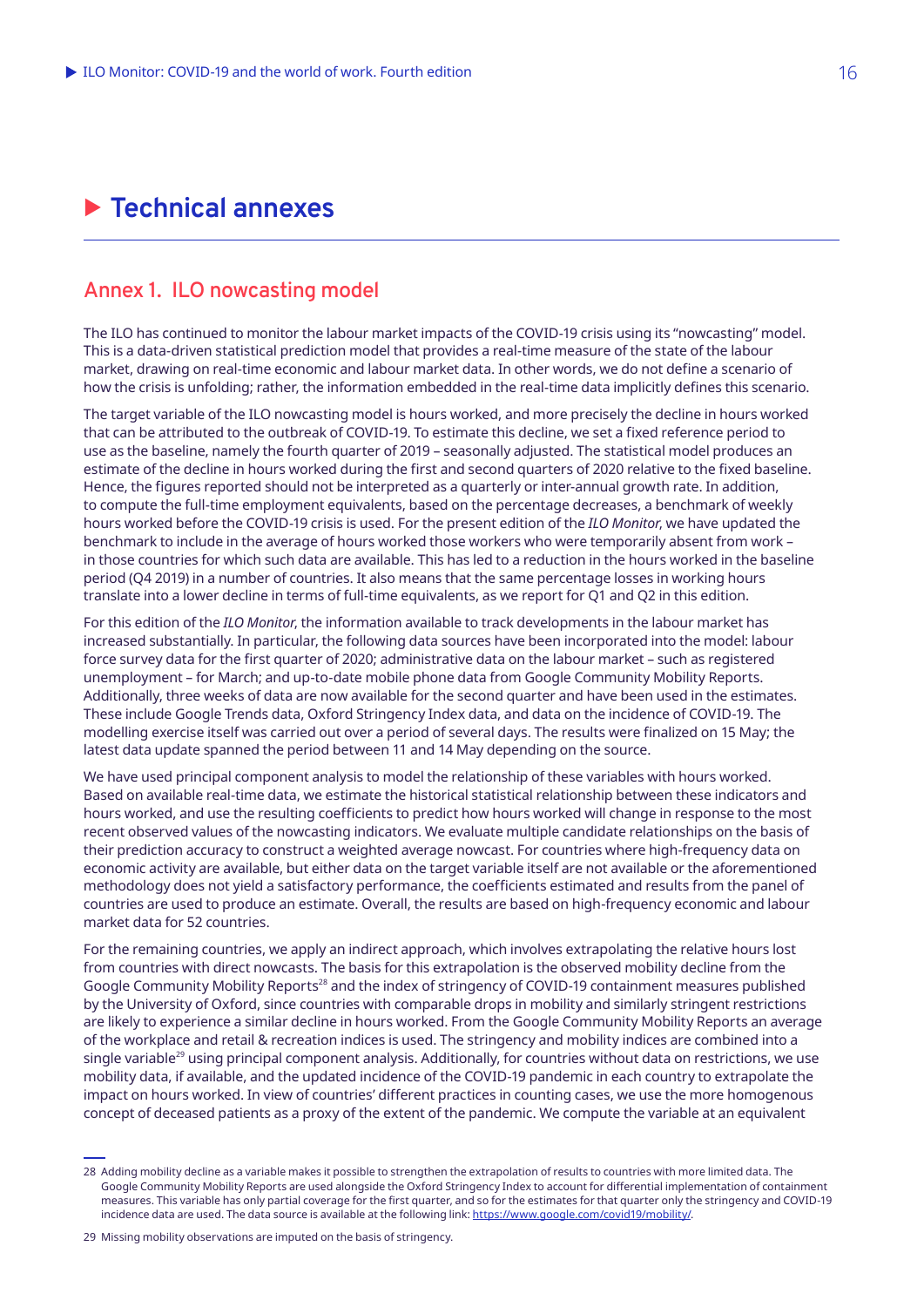monthly frequency, but the data are updated daily. The source is the European Centre for Disease Prevention and Control. Finally, for a small number of countries with no readily available data at the estimation time, we use the regional average to impute the target variable. Table A3 summarizes the information and statistical approach used to estimate the target variable for each country.

Because of the exceptional situation, including the scarcity of relevant data, the estimates are subject to a substantial amount of uncertainty. The unprecedented labour market shock created by the COVID-19 pandemic is difficult to assess by benchmarking against historical data. Furthermore, at the time of estimation, consistent time series of readily available and timely high-frequency indicators are still relatively scarce. These limitations result in a high overall degree of uncertainty. For these reasons, the estimates will be regularly updated and revised by the ILO. The two tables below summarize the approach used for each country and the results for selected regions.

#### X **Table A3. Approaches used for estimating working hour losses**

| <b>Approach</b>                                                                             | <b>Data used</b>                                                                                                                                                                                                                                 | <b>Reference area</b>                                                                                                                                                                                                                                                                                                                                                                                                                                                                                                                                                                                                                                                                                                                                                                                                                                                                                                                                                                                                                                                                                                                                                                                                                                                                                                                                                                                                |
|---------------------------------------------------------------------------------------------|--------------------------------------------------------------------------------------------------------------------------------------------------------------------------------------------------------------------------------------------------|----------------------------------------------------------------------------------------------------------------------------------------------------------------------------------------------------------------------------------------------------------------------------------------------------------------------------------------------------------------------------------------------------------------------------------------------------------------------------------------------------------------------------------------------------------------------------------------------------------------------------------------------------------------------------------------------------------------------------------------------------------------------------------------------------------------------------------------------------------------------------------------------------------------------------------------------------------------------------------------------------------------------------------------------------------------------------------------------------------------------------------------------------------------------------------------------------------------------------------------------------------------------------------------------------------------------------------------------------------------------------------------------------------------------|
| <b>Nowcasting based</b><br>on high-frequency<br>economic data (direct<br>or panel approach) | High-frequency economic<br>data including: labour force<br>survey data; administrative<br>register labour market<br>data; Purchasing Managers<br>Index (country or group);<br>Google Trends data;<br>consumer and business<br>confidence surveys | Argentina, Armenia, Austria, Belgium, Bosnia and Herzegovina, Brazil,<br>Bulgaria, Canada, China, Cyprus, Czechia, Denmark, Estonia, Finland, France,<br>Germany, Greece, Hong Kong (China), Iceland, Indonesia, Ireland, Israel, Italy,<br>Japan, Latvia, Lithuania, Luxembourg, Malaysia, Malta, Mexico, Montenegro,<br>Netherlands, New Zealand, North Macedonia, Norway, Peru, Poland, Portugal,<br>Republic of Korea, Russian Federation, Singapore, Slovakia, Slovenia, South<br>Africa, Spain, Sweden, Switzerland, Thailand, Turkey, Ukraine, United Kingdom,<br><b>United States</b>                                                                                                                                                                                                                                                                                                                                                                                                                                                                                                                                                                                                                                                                                                                                                                                                                        |
| <b>Extrapolation</b><br>based on mobility<br>and containment<br>measures                    | <b>Google Community</b><br>Mobility Reports (Q2 only)<br>and/or containment<br>stringency index                                                                                                                                                  | Afghanistan, Albania, Algeria, Angola, Australia, Azerbaijan, Bahamas, Bahrain,<br>Bangladesh, Barbados, Belarus, Belize, Benin, Bolivia (Plurinational State of),<br>Botswana, Brunei Darussalam, Burkina Faso, Burundi, Cabo Verde, Cambodia,<br>Cameroon, Chad, Chile, Colombia, Congo, Costa Rica, Côte d'Ivoire, Croatia,<br>Cuba, Democratic Republic of the Congo, Djibouti, Dominican Republic,<br>Ecuador, Eqypt, El Salvador, Eswatini, Ethiopia, Fiji, Gabon, Gambia, Georgia,<br>Ghana, Guam, Guatemala, Guinea-Bissau, Guyana, Haiti, Honduras, Hungary,<br>India, Iran (Islamic Republic of), Iraq, Jamaica, Jordan, Kazakhstan, Kenya,<br>Kuwait, Kyrgyzstan, Lao People's Democratic Republic, Lebanon, Lesotho,<br>Liberia, Libya, Macau (China), Madagascar, Malawi, Mali, Mauritania, Mauritius,<br>Mongolia, Morocco, Mozambique, Myanmar, Namibia, Nepal, Nicaraqua,<br>Niger, Nigeria, Occupied Palestinian Territory, Oman, Pakistan, Panama, Papua<br>New Guinea, Paraguay, Philippines, Puerto Rico, Qatar, Republic of Moldova,<br>Romania, Rwanda, Saudi Arabia, Senegal, Serbia, Sierra Leone, Somalia,<br>South Sudan, Sri Lanka, Sudan, Suriname, Syrian Arab Republic, Tajikistan,<br>Togo, Trinidad and Tobago, Tunisia, Uganda, United Arab Emirates, United<br>Republic of Tanzania, Uruguay, Uzbekistan, Venezuela (Bolivarian Republic of),<br>Viet Nam, Yemen, Zambia, Zimbabwe |
| <b>Extrapolation based</b><br>on the incidence of<br><b>COVID-19</b>                        | COVID-19 incidence proxy,<br>detailed subregion                                                                                                                                                                                                  | Bhutan, Central African Republic, Comoros, Equatorial Guinea, Eritrea, French<br>Polynesia, Guinea, Maldives, New Caledonia, Saint Lucia, Saint Vincent and the<br>Grenadines, Sao Tome and Principe, Timor-Leste, United States Virgin Islands                                                                                                                                                                                                                                                                                                                                                                                                                                                                                                                                                                                                                                                                                                                                                                                                                                                                                                                                                                                                                                                                                                                                                                      |
| <b>Extrapolation based</b><br>on region                                                     | Detailed subregion                                                                                                                                                                                                                               | Channel Islands, Democratic People's Republic of Korea, Samoa, Solomon<br>Islands, Tonga, Turkmenistan, Vanuatu, Western Sahara                                                                                                                                                                                                                                                                                                                                                                                                                                                                                                                                                                                                                                                                                                                                                                                                                                                                                                                                                                                                                                                                                                                                                                                                                                                                                      |

**Notes:** (1) The reference areas included correspond to the countries and territories for which ILO modelled estimates are produced. (2) Countries and territories are classified according to the type of approach used for Q2. (3) The results from the study by Bick and Blandin (2020) are used to compute the decline in hours worked for the month of April in the United States. Given Switzerland's economic activity correlation with the eurozone's, the Purchasing Managers Index for the latter is used as an input for that country. Finally, in order to model the impact for China during Q1 the independent variable of the regression (hours lost) and the Google Trends data that are available from Q2 are used in the regression to extrapolate the result for the country. This is because the extrapolation needs to be performed in a quarter in which, on average, the target country is affected in a significant manner. Additionally, given that no new information for China during Q1 has become available since the previous edition of the *ILO Monitor*, the estimate for the first quarter has not been updated.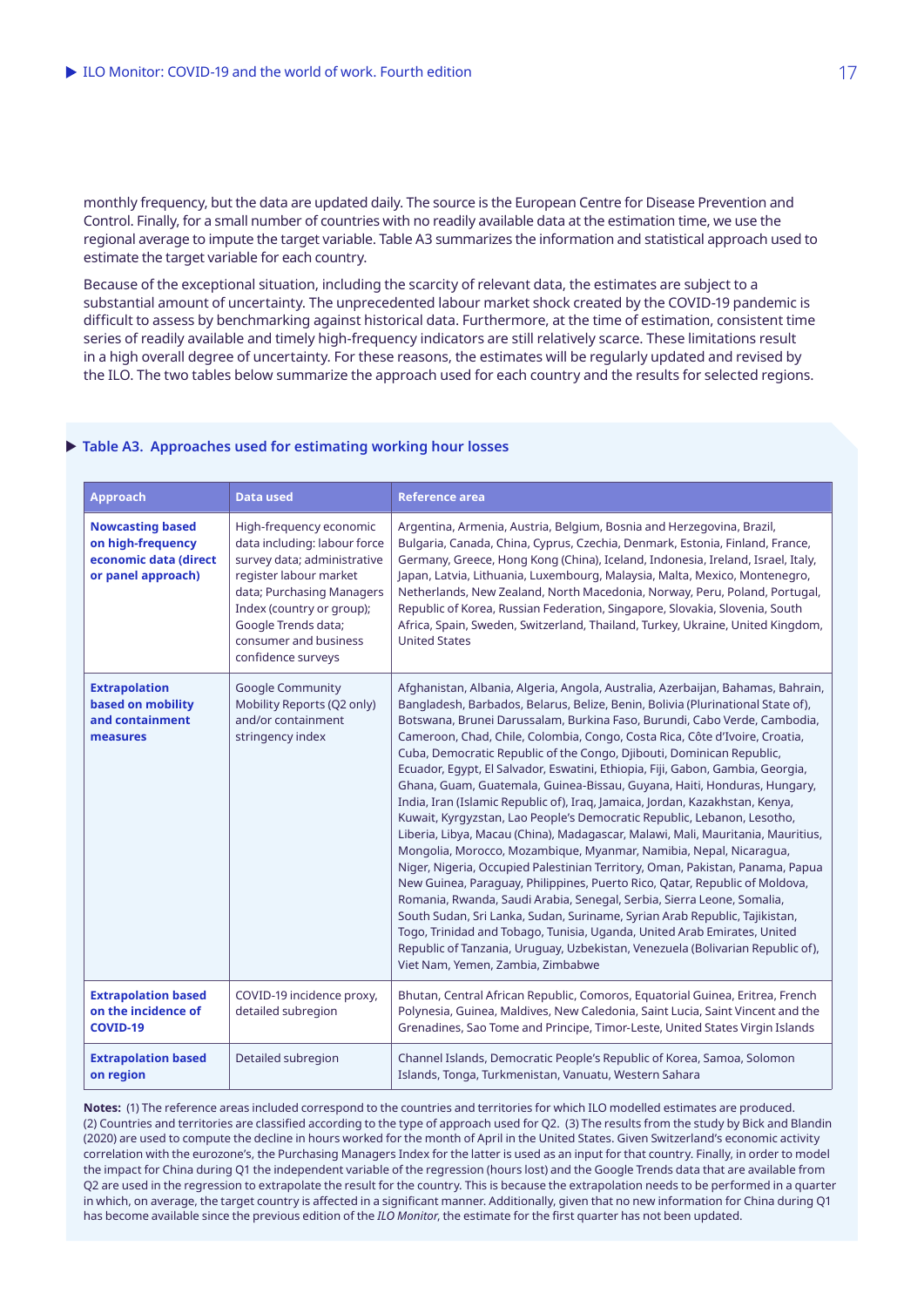# X **Table A4. Estimates of drop in working hours in 2020 Q1 and Q2, by region**

| <b>Reference area</b>                  | <b>Period</b> | <b>Equivalent number</b><br>of full-time jobs<br>(40 hours per week)<br>(millions) | <b>Equivalent number</b><br>of full-time jobs<br>(48 hours per week)<br>(millions) | <b>Percentage</b><br>hours lost<br>(%) |
|----------------------------------------|---------------|------------------------------------------------------------------------------------|------------------------------------------------------------------------------------|----------------------------------------|
| <b>World</b>                           | 2020 Q1       | 165                                                                                | 135                                                                                | 4.8                                    |
|                                        | 2020 Q2       | 365                                                                                | 305                                                                                | 10.7                                   |
| <b>World: Low income</b>               | 2020 Q1       | $\overline{4}$                                                                     | $\overline{4}$                                                                     | 1.7                                    |
|                                        | 2020 Q2       | 23                                                                                 | 19                                                                                 | 8.8                                    |
| World: Lower-middle income             | 2020 Q1       | 24                                                                                 | 20                                                                                 | 1.9                                    |
|                                        | 2020 Q2       | 140                                                                                | 115                                                                                | 11.4                                   |
| <b>World: Upper-middle income</b>      | 2020 Q1       | 125                                                                                | 105                                                                                | 8.8                                    |
|                                        | 2020 Q2       | 140                                                                                | 115                                                                                | 9.9                                    |
| <b>World: High income</b>              | 2020 Q1       | 13 <sup>°</sup>                                                                    | 10                                                                                 | 2.3                                    |
|                                        | 2020 Q2       | 65                                                                                 | 55                                                                                 | 12.2                                   |
| <b>Africa</b>                          | 2020 Q1       | 8                                                                                  | 6                                                                                  | 1.7                                    |
|                                        | 2020 Q2       | 42                                                                                 | 35                                                                                 | 9.5                                    |
| <b>Americas</b>                        | 2020 Q1       | $\overline{7}$                                                                     | 6                                                                                  | 1.7                                    |
|                                        | 2020 Q2       | 60                                                                                 | 49                                                                                 | 13.1                                   |
| <b>Americas: High income</b>           | 2020 Q1       | $\overline{2}$                                                                     | $\overline{2}$                                                                     | 1.1                                    |
|                                        | 2020 Q2       | 29                                                                                 | 25                                                                                 | 16.5                                   |
| <b>Latin America and the Caribbean</b> | 2020 Q1       | 5                                                                                  | $\overline{4}$                                                                     | 1.9                                    |
|                                        | 2020 Q2       | 31                                                                                 | 26                                                                                 | 10.9                                   |
| <b>Central America</b>                 | 2020 Q1       | $\mathbf{1}$                                                                       | $\mathbf{1}$                                                                       | 1.7                                    |
|                                        | 2020 Q2       | $\overline{7}$                                                                     | 6                                                                                  | 8.8                                    |
| <b>South America</b>                   | 2020 Q1       | $\overline{4}$                                                                     | 3                                                                                  | 2.0                                    |
|                                        | 2020 Q2       | 22                                                                                 | 18                                                                                 | 11.8                                   |
| <b>Northern America</b>                | 2020 Q1       | $\overline{2}$                                                                     | $\overline{2}$                                                                     | 1.3                                    |
|                                        | 2020 Q2       | 28                                                                                 | 23                                                                                 | 17.0                                   |
| <b>Northern America: High income</b>   | 2020 Q1       | $\overline{2}$                                                                     | $\overline{2}$                                                                     | 1.3                                    |
|                                        | 2020 Q2       | 28                                                                                 | 23                                                                                 | 17.0                                   |
| <b>Arab States</b>                     | 2020 Q1       | $\overline{2}$                                                                     | $\mathbf{1}$                                                                       | 2.1                                    |
|                                        | 2020 Q2       | $\bf 8$                                                                            | $6\,$                                                                              | 10.3                                   |
| <b>Asia and the Pacific</b>            | 2020 Q1       | 135                                                                                | 115                                                                                | 6.5                                    |
|                                        | 2020 Q2       | 210                                                                                | 175                                                                                | 10.0                                   |
| Asia and the Pacific: High income      | 2020 Q1       | $\mathbf{1}$                                                                       | $\mathbf{1}$                                                                       | 0.7                                    |
|                                        | 2020 Q2       | $\overline{4}$                                                                     | $\overline{4}$                                                                     | 3.4                                    |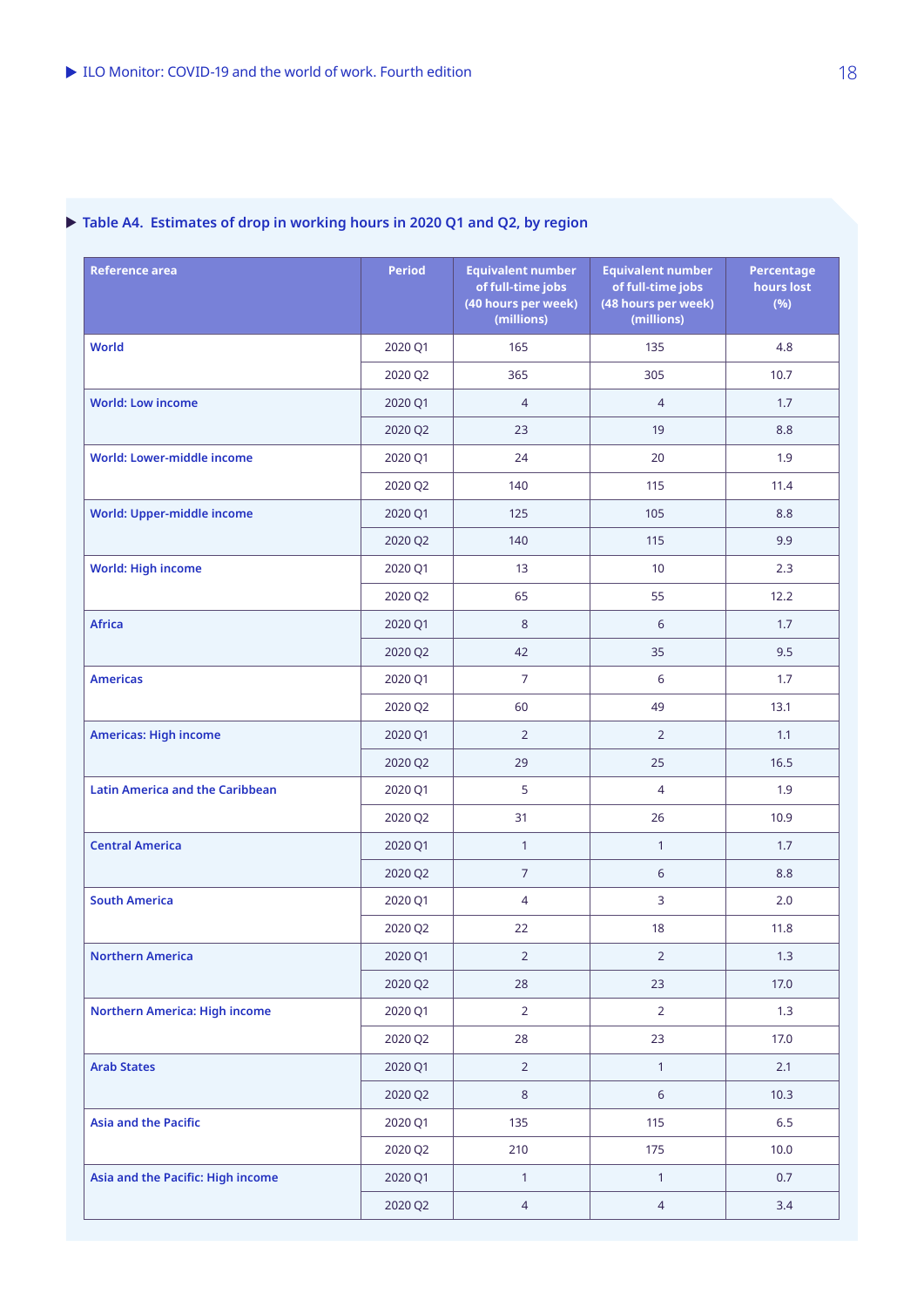#### ▶ Table A4. (cont.)

| <b>Reference area</b>                       | <b>Period</b> | <b>Equivalent number</b><br>of full-time jobs<br>(40 hours per week)<br>(millions) | <b>Equivalent number</b><br>of full-time jobs<br>(48 hours per week)<br>(millions) | <b>Percentage</b><br>hours lost<br>(%) |
|---------------------------------------------|---------------|------------------------------------------------------------------------------------|------------------------------------------------------------------------------------|----------------------------------------|
| <b>Eastern Asia</b>                         | 2020 Q1       | 115                                                                                | 95                                                                                 | 11.6                                   |
|                                             | 2020 Q2       | 85                                                                                 | 70                                                                                 | 8.4                                    |
| <b>Eastern Asia: High income</b>            | 2020 Q1       | $\mathbf{1}$                                                                       | $\mathbf{1}$                                                                       | 0.6                                    |
|                                             | 2020 Q2       | 3                                                                                  | $\overline{2}$                                                                     | 2.6                                    |
| South-Eastern Asia and the Pacific          | 2020 Q1       | 5                                                                                  | $\overline{4}$                                                                     | 1.4                                    |
|                                             | 2020 Q2       | 35                                                                                 | 29                                                                                 | 9.9                                    |
| <b>South-Eastern Asia</b>                   | 2020 Q1       | 5                                                                                  | $\overline{4}$                                                                     | 1.4                                    |
|                                             | 2020 Q2       | 33                                                                                 | 28                                                                                 | 10.0                                   |
| <b>Europe and Central Asia</b>              | 2020 Q1       | 12 <sup>2</sup>                                                                    | 10 <sup>°</sup>                                                                    | 3.0                                    |
|                                             | 2020 Q2       | 50                                                                                 | 42                                                                                 | 12.9                                   |
| <b>Europe and Central Asia: High income</b> | 2020 Q1       | $\overline{9}$                                                                     | $\overline{7}$                                                                     | 4.2                                    |
|                                             | 2020 Q2       | 29                                                                                 | 24                                                                                 | 13.7                                   |
| Northern, Southern and Western Europe       | 2020 Q1       | 8                                                                                  | $\overline{7}$                                                                     | 4.3                                    |
|                                             | 2020 Q2       | 26                                                                                 | 22                                                                                 | 14.2                                   |
| <b>Northern Europe</b>                      | 2020 Q1       | $\overline{2}$                                                                     | $\mathbf{1}$                                                                       | 3.8                                    |
|                                             | 2020 Q2       | 6                                                                                  | 5                                                                                  | 12.2                                   |
| <b>Southern Europe</b>                      | 2020 Q1       | 3                                                                                  | $\overline{3}$                                                                     | 6.0                                    |
|                                             | 2020 Q2       | 10 <sup>°</sup>                                                                    | 8                                                                                  | 17.3                                   |
| <b>Western Europe</b>                       | 2020 Q1       | 3                                                                                  | $\overline{2}$                                                                     | 3.4                                    |
|                                             | 2020 Q2       | 11                                                                                 | 9                                                                                  | 13.3                                   |
| <b>Eastern Europe</b>                       | 2020 Q1       | $\overline{2}$                                                                     | $\overline{2}$                                                                     | 1.7                                    |
|                                             | 2020 Q2       | 15                                                                                 | 13                                                                                 | 12.0                                   |
| <b>Central and Western Asia</b>             | 2020 Q1       | $\mathbf{1}$                                                                       | $\mathbf{1}$                                                                       | 1.8                                    |
|                                             | 2020 Q2       | $\,8\,$                                                                            | $\overline{7}$                                                                     | 11.4                                   |
| <b>Western Asia</b>                         | 2020 Q1       | $\mathbf{1}$                                                                       | $\mathbf{1}$                                                                       | 1.4                                    |
|                                             | 2020 Q2       | 5                                                                                  | $\overline{4}$                                                                     | 11.6                                   |
| <b>BRICS</b>                                | 2020 Q1       | 125                                                                                | 105                                                                                | 8.2                                    |
|                                             | 2020 Q2       | 165                                                                                | 140                                                                                | 10.8                                   |

BRICS = Brazil, Russian Federation, India, China and South Africa

**Note:** Values above 50 million are rounded to the nearest 5 million, values below that threshold are rounded to the nearest million. The equivalent losses in full-time jobs are presented to illustrate the magnitude of the estimates of hours lost. These losses can be interpreted as the estimate of the reduction in hours worked assuming that those reductions were borne exclusively and exhaustively by a subset of full-time workers and the rest of workers did not experience any reduction in hours worked. The figures in this table should not be interpreted as numbers of jobs actually lost or as actual increases in unemployment.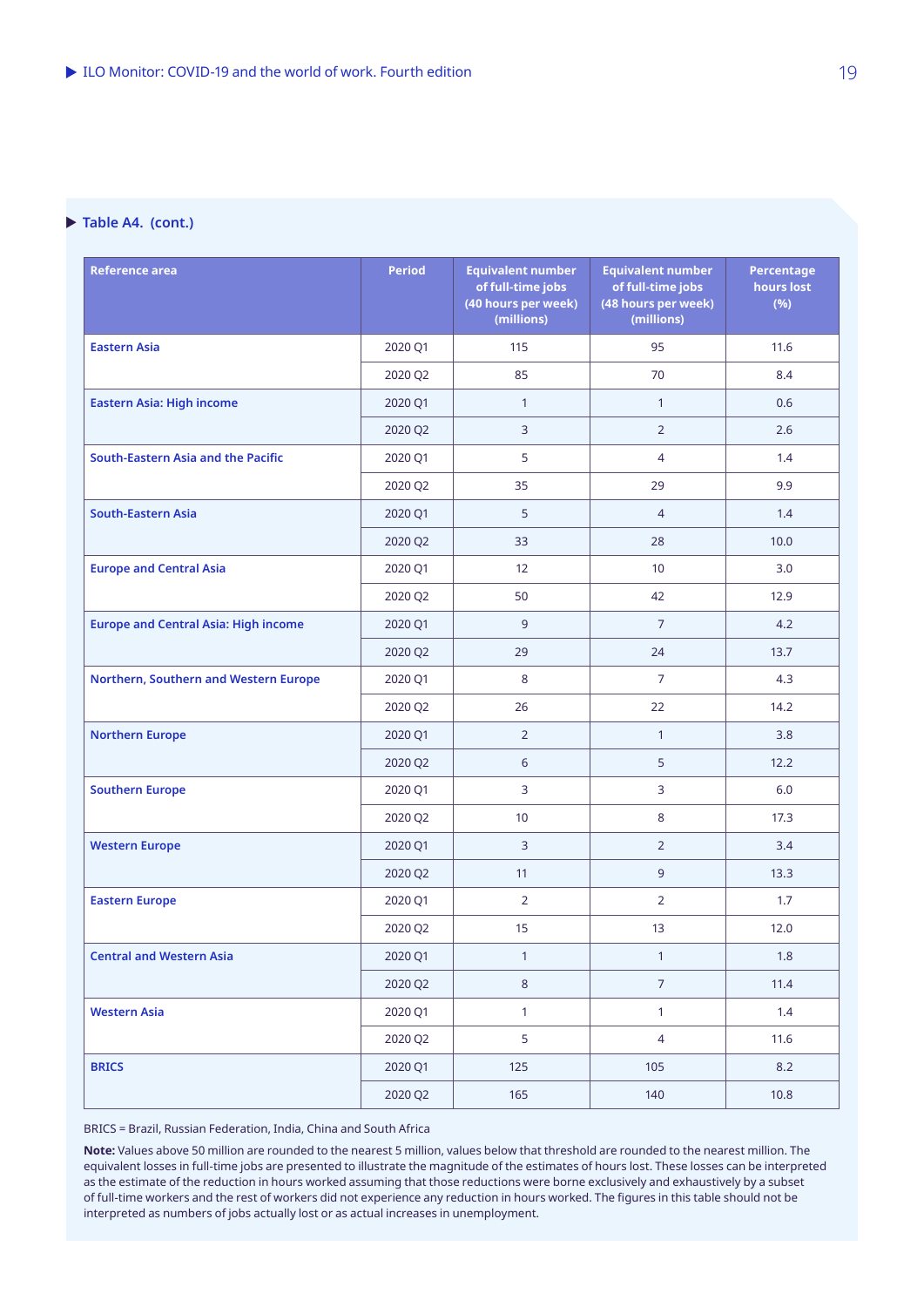### **A proxy for testing and tracing intensity**

In order to carry out the analysis we need to define a proxy variable for testing and tracing (T&T) intensity. Without any data constraints, we would use a variable that captures the resources devoted to T&T divided by the resources actually needed to implement that strategy. As the numerator, a quality-adjusted index of resources devoted to testing, tracing and isolating cases would be used, divided by population. To scale it, in the denominator, we would use the actual cases of COVID‑19 (not only cases actually detected) divided by population, as the resources needed to adequately track and isolate COVID‑19 patients can be assumed to grow proportionally with the actual case count. 30,31

Unfortunately, we do not have access to these types of data. Instead, as a measure of the resources devoted to the T&T strategy, we use the latest number of COVID-19 tests<sup>32</sup> performed at the country level divided by population. The rationale for using this variable is that tracing and other active measures will be positively associated with testing figures; hence, the latter can be used as a proxy for overall intensity of case finding, testing, contact tracing, and isolation and care.<sup>33</sup> As the denominator, we require a measure that serves as a proxy of the incidence of actual cases of COVID‑19. Given that the confirmed case count is heavily dependent on the testing practices of each country, we instead use the number of deceased patients divided by the population as a proxy for actual cases.<sup>34</sup> Finally, instead of using the direct ratio we use the natural logarithm of the ratio. $35$ 

### **Set-up of the model**

To assess the link between T&T and disruption in the labour market we analyse the relationship between the T&T intensity proxy and the estimated loss of hours in the second quarter of 2020 (from the ILO nowcasting model). The relationship between the two variables is assessed using a simple linear regression model. It is worth clarifying that we are trying to assess the total impact of T&T on work activity across all channels in the affected countries, regardless of the differences at the national level in the likelihood of successfully executing such a strategy (e.g. owing to resource/institutional constraints or geographical location). Finally, it should be stressed that the analysis will only identify statistical association and should not be interpreted as a causal inference exercise.

### **Increasing the sample size**

The exercise whose results are presented in the main text uses the highest quality estimates from the ILO nowcasting model – the observations for which high-frequency economic and labour market data are available. However, estimates of working hours lost owing to the pandemic are also available for other countries. The estimates in this case are extrapolated using non-economic data (see Technical Annex 1 for further details). Although restricting the sample to include only the highest quality estimates is a good strategy to avoid bias, it entails the loss of statistical information. The aim of the current exercise is to complement the main specification by using the whole information set available.<sup>36</sup> We carry out the same exercise as described in the main text, fitting a simple linear regression model between the hours lost and T&T variables. Using all estimates of hours lost

- 34 We are well aware of the limitations in international comparability of practices in registering deceased patients, including limitations related to undercounting and testing. It is important to note that the inverse relationship of T&T intensity with the apparent lethality rate does not prevent the variable from serving as a reasonable statistical proxy for the actual number of cases.
- 35 We use the logarithm to reduce the effect of heteroscedasticity, which in the current context allows us to reduce the uncertainty associated with our estimate.

36 We do, however, limit the extended sample to countries with available mobility and stringency data (see Technical Annex 1).

<sup>30</sup> It is important to emphasize that the inputs used in the T&T strategy are scaled by the incidence of the disease, not by population. The justification for this is straightforward: the T&T level required is proportional to the actual number of cases, for which population is only a potential driver. Critically, this measure is designed for an ex-post analysis; hence, it is perfectly compatible with planning exercises in which the optimal number of tests is proportional to population.

<sup>31</sup> Both the numerator and denominator would be divided by population. Arithmetically, this is not necessary because the effect cancels out; nonetheless, it is used for its exposition value.

<sup>32</sup> From J. Hasell et al.: "To understand the global pandemic, we need global testing – the Our World in Data COVID-19 Testing dataset", available from the Our World in Data website, last updated 22 May 2020.

<sup>33</sup> This is solely due to data limitations on case finding, contact tracing and case isolation, not because such measures are of secondary importance compared with testing. We want to encourage the relevant national authorities to publish and share data on these complementary measures, as they already do for testing data.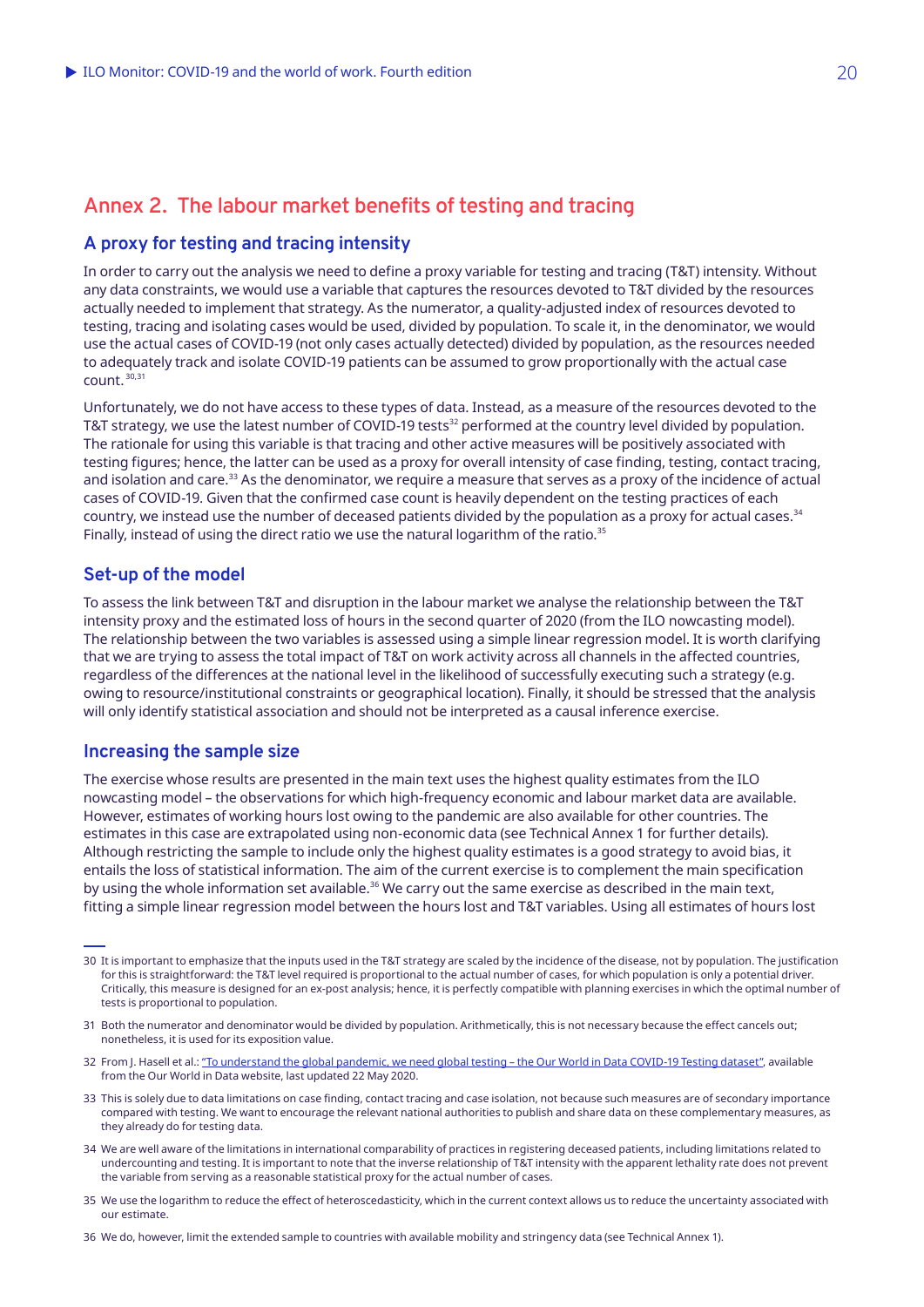available, the country count increases from 45 to 79. The results are very similar: the estimated coefficient using the whole sample stands at –0.009 (slightly lower in absolute terms than the previous estimate of –0.011). However, the increased sample results in a lower estimated uncertainty: the *t*-statistic of the coefficient is now –3.77 (the previous value was –2.95).

### **An alternative proxy (I) – The inverse of the positivity rate**

An alternative proxy for intensity of T&T is analysed in this section. The numerator of the proxy, to measure the resources devoted to T&T, remains the same: tests per population. In the denominator, to measure the resource needs, we use detected cases per capita instead of deceased patients<sup>37</sup> per capita. As mentioned above, this measure is heavily dependent on testing practices at the national level. However, given that using the number of deceased patients also has its limitations, this alternative exercise is an informative complementary analysis. Finally, as in the main exercise, we also take the logarithm of the ratio.

Regressing the percentage of hours lost against the number of tests per inhabitant at the start of the outbreak, we find a substantial effect in loss of hours. In both the restricted sample (with 45 countries with a nowcast based on high-frequency economic data) and the full sample, the average estimated effect is substantial. The effect ranges from 14 per cent (13 per cent in the full sample) in the countries with the lowest levels of initial testing per capita, to 8 per cent in the countries with the highest levels. The uncertainty of the estimates is sizable: the estimated coefficients are –0.011 and –0.007 with *t*-statistics of –1.89 and –2.33, respectively. Nonetheless, the estimated coefficients and ranges are similar to the estimates presented in the preceding section.

Using the alternative proxy has one advantage over the main exercise: it can be used to measure T&T intensity at the early stages of the pandemic.<sup>38</sup> We set this point as a detected number of cases of 1 per million inhabitants. Using the initial stage of T&T is an interesting robustness exercise because it decouples the proxy of T&T intensity from the evolution of the pandemic in a given country. Importantly, a substantial sample reduction occurs (the restricted sample size is now 27 and the full sample size 55) because testing data are not available for many countries for the period before much higher thresholds of detected cases were surpassed. Moreover, there is a strong risk of endogeneity in the missing data pattern, as data seem to be unavailable until a testing programme has begun to be implemented. The results of the exercise are not significantly different from zero; the estimated coefficients are smaller in absolute value: –0.007 and –0.004 (with associated *t*-statistics of –0.64 and –1.06). Still, the estimates of working hours lost remain very substantial in economic terms.

### **An alternative proxy (II) – A qualitative variable to measure testing and tracing intensity**

The Oxford COVID‑19 Government Response Tracker (OxCGRT) has two qualitative variables that aim to capture the T&T initiatives launched by governments. For testing, the variable has four categories of testing practices that can be mapped to four different intensity levels. Similarly, contact tracing has three intensity levels. These variables are clearly of interest for the current analysis, because they are explicitly linked to the policies taken and capture both the testing and contact tracing dimensions. On the downside, the qualitative nature of the variables makes them more liable to international comparability limitations. For instance, public reports documenting widespread testing or extensive contact tracing might have very different implications on the ground. Whereas our main specification is of course subject to comparability issues, the quantitative nature of the number of tests and of deceased patients leaves less room for interpretation. Nonetheless, the scope of the OxCGRT data on T&T provides an excellent opportunity to carry out a complementary exercise.

The analysis carried out is a repetition of the main exercise: a simple linear regression model of hours lost as a function of the normative proxies. In order to perform the analysis, we define a dummy variable that will indicate if a given country follows a T&T strategy. The variable takes a value of 1 if testing is available to at least anyone with symptoms and comprehensive contact tracing is implemented and of 0 otherwise.<sup>39</sup> Additionally, we remove countries (representing 5 per cent of the available country count) that are missing a sizeable share of daily observations at the beginning of the sample, and one outlier. The estimated number of hours lost is regressed against the average value of the T&T dummy variable across time. Finally, as in previous exercises, we use the restricted sample of nowcasts (the ones that can be considered more reliable as they use high-frequency economic

<sup>37</sup> This proxy of T&T intensity can also be expressed as the inverse of the positivity rate of COVID-19 testing.

<sup>38</sup> Deceased counts at early stages of the pandemic are extremely noisy, in particular for smaller countries.

<sup>39</sup> The qualitative definitions correspond to the categories of the data source, and their combination reflects reasonably well the strategy of T&T described in the main text.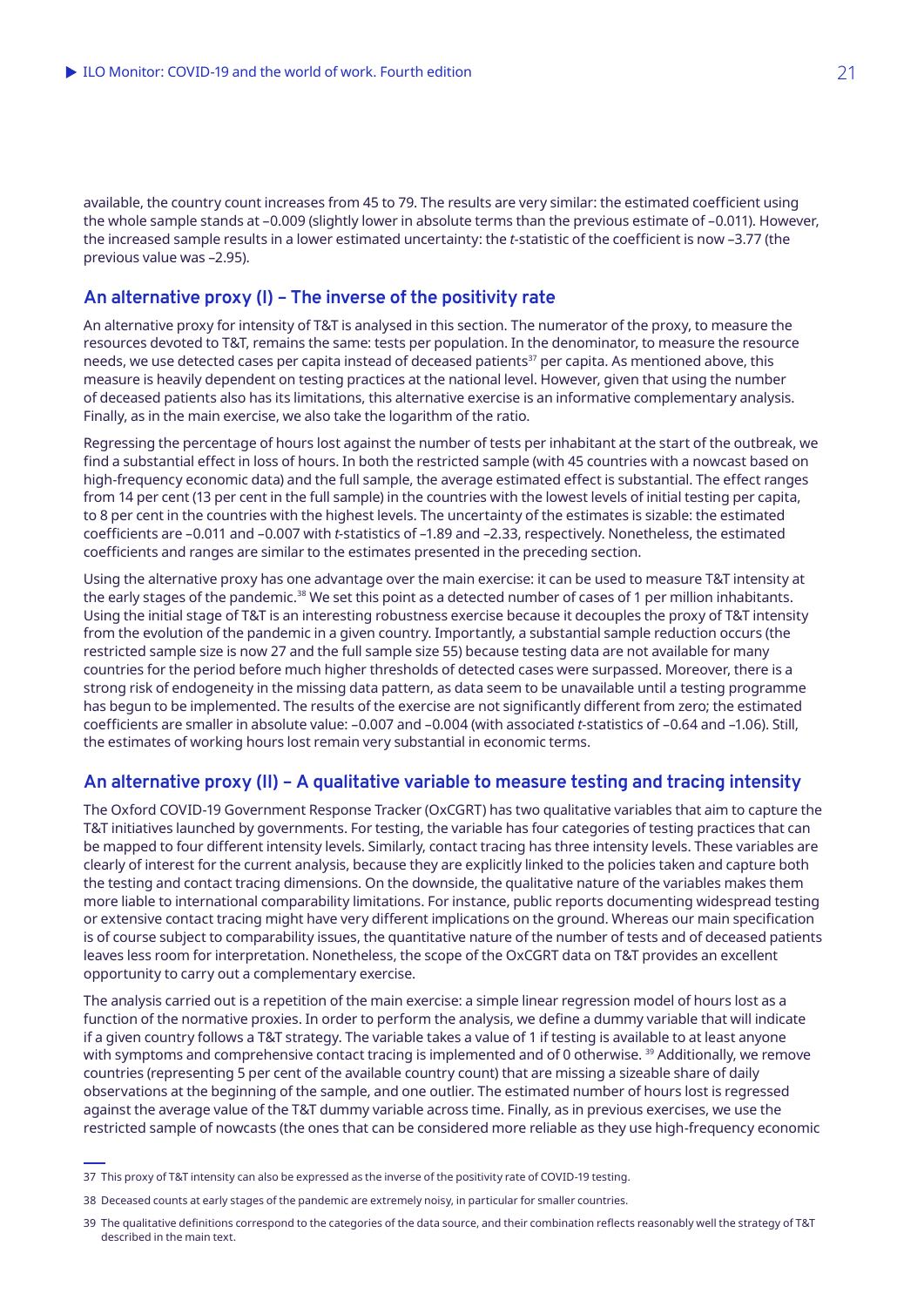data) or the full sample. The results are qualitatively similar to the main exercise, particularly in the case of the restricted sample. The estimated ranges from the lowest end of T&T intensity to the highest end are, in terms of hour lost, 11 to 5 per cent for the restricted sample (10.5 to 8.5 per cent for the full sample). The uncertainty is considerably larger than in the main exercise with *t*-statistics associated with the slope coefficients of –2.80 and –2.01, respectively, with country counts of 43 and 139, respectively.

This alternative proxy can also be used to measure T&T intensity at the early stages of the pandemic. We set this point as a detected number of cases of 1 per million inhabitants. Using the initial stage of T&T (to analyse the impact on hours lost in the second quarter) is an interesting robustness exercise because it decouples the proxy of T&T intensity from the evolution of the pandemic in a given country. The results are in this case very similar to the previous ones. The range of the average expected percentage of hours lost is 11 to 6 per cent for the restricted sample, and 10.5 to 8 per cent for the full sample. The associated *t*-statistics are –2.37 and –2.58, with country counts of 37 and 112.

### **Policy drivers of the effect**

In this section, we consider two additional exercises to explore potential policy drivers of the association detected in the main analysis. First, we add as a control variable a measure of institutional quality. To that end we use the World Bank Worldwide Governance Indicators,<sup>40</sup> and in particular the government effectiveness index. This exercise provides insights regarding the degree to which the smaller loss in hours associated with T&T can be explained directly by government effectiveness, which might be correlated with the T&T proxy. The regression results for both the restricted sample (45 countries with nowcast estimates based on high-frequency economic data) and the full sample (78 countries including extrapolations based on other data) barely change in terms of the association of the loss in hours. The estimated slope coefficients remain at –0.0011 and –0.009, and the *t*-statistics change slightly to –2.85 and –3.77. Meanwhile, the government effectiveness variable shows a negative impact on hours lost, albeit with substantial uncertainty (*t*-statistics of –0.26 and –1.23).

Secondly, we add as a control variable the Oxford Stringency Index, which measures the degree of stringency of the measures taken to contain COVID-19. The aim of this exercise is to determine to what extent the smaller degree of labour market disruption associated with T&T is driven by the public policy channel (avoidance or lowering the probability and severity of confinement), in comparison to all the other potential channels. This exercise can only be performed for in the restricted sample (45 countries with direct nowcast and stringency data) because the Oxford Stringency Index is used directly in the extrapolated estimates. The estimated coefficient of association between T&T and hours lost decreases slightly to –0.008. The stringency index, as expected, presents a positive coefficient, of 0.001. The associated *t*-statistics are –2.27 for the T&T intensity coefficient and 3.51 for the stringency coefficient. Both magnitudes suggest the existence of strong association between the two variables.

It should also be noted that the hours lost measure is not directly affected by certain labour market policies taken to mitigate the crisis, such as job retention programmes.

### **Taking into account the cost of testing and tracing**

As mentioned in the main text, very limited data are available to estimate the cost of T&T programmes. Nonetheless, the existing data suggest that T&T interventions are much less costly in comparison with the overall economic consequences of the pandemic. For example, the UK Government recently pledged an additional £5 billion for health and public services as part of the COVID-19 response<sup>41</sup> (this represents 0.25 per cent of annual GDP). By comparison, the Bank of England has predicted a GDP loss exceeding £100 billion in the second quarter of 2020.42 In this section we discuss available direct evidence concerning the costs of T&T.

First, we need to look at the data available on testing. Overall costs per test have been reported by the media for Germany and the Republic of Korea as €200 and US\$135, respectively, while the Centers for Medicare and Medicaid Services in the United States has set the governmental reimbursement rate at US\$100.43 Later reports

<sup>40</sup> Available at<https://info.worldbank.org/governance/wgi/Home/Documents>.

<sup>41</sup> HM Treasury: *[Policy paper: Budget 2020](https://www.gov.uk/government/publications/budget-2020-documents/budget-2020)*, updated 12 Mar. 2020.

<sup>42</sup> Bank of England: *[Monetary Policy Report May 2020](https://www.bankofengland.co.uk/-/media/boe/files/monetary-policy-report/2020/may/monetary-policy-report-may-2020)* (London, 2020).

<sup>43</sup> M.J. Kim and S. Denyer: *["South Korea is doing 10,000 coronavirus tests a day. The U.S. is struggling for even a small fraction of that"](https://www.washingtonpost.com/world/asia_pacific/coronavirus-test-kits-south-korea-us/2020/03/13/007f14fc-64a1-11ea-8a8e-5c5336b32760_story.html)*, in *The Washington Post*, 13 Mar. 2020; A. Freund: *["How does testing for the coronavirus work?"](https://www.dw.com/en/how-does-testing-for-the-coronavirus-work/a-52633616)*, *Deutsche Welle*, 4 Mar. 2020; Centers for Medicare and Medicaid Services (CMS): *["CMS increases Medicare payment for high-production coronavirus-lab tests"](https://www.cms.gov/newsroom/press-releases/cms-increases-medicare-payment-high-production-coronavirus-lab-tests-0)*, 15 Apr. 2020.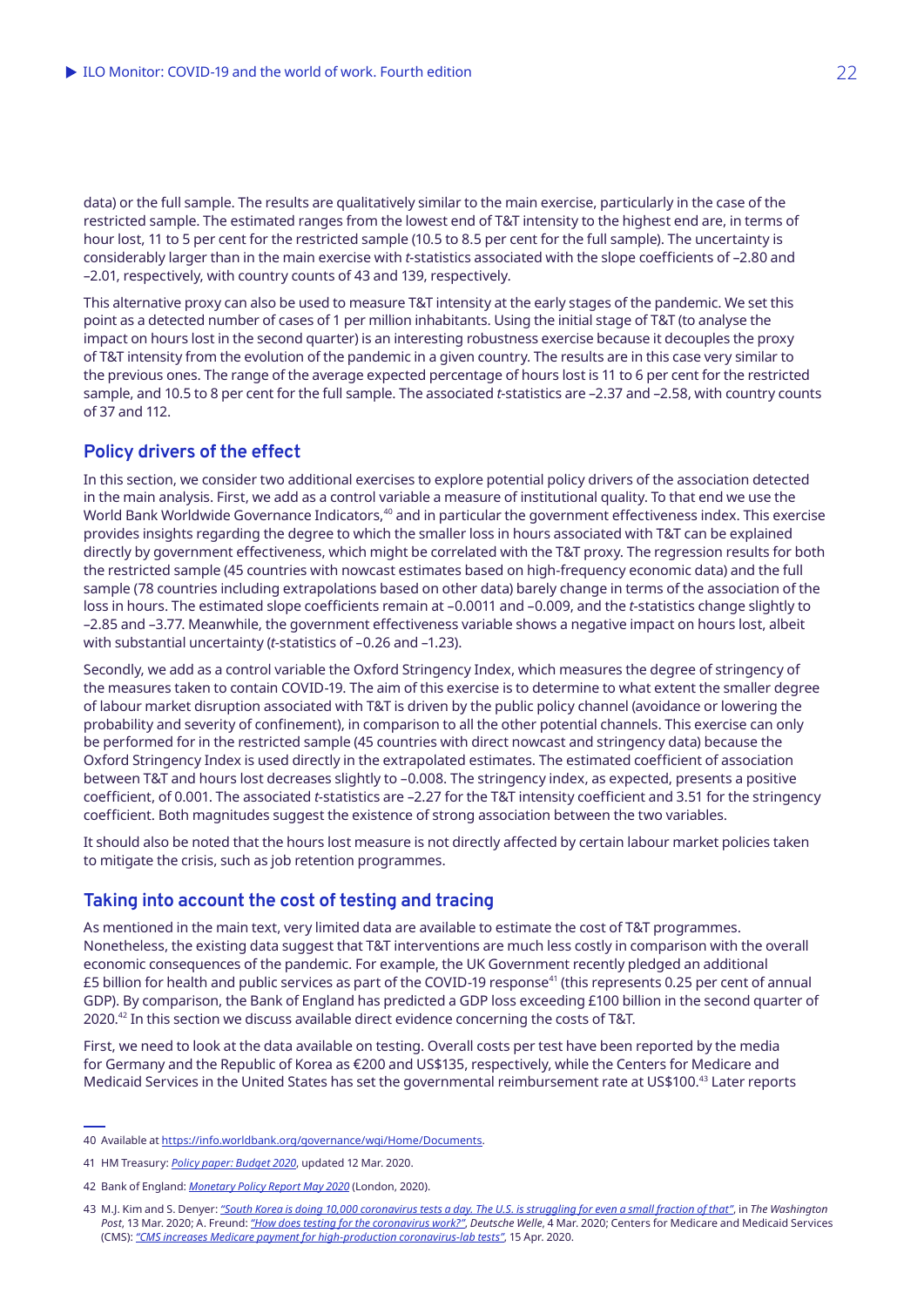for Germany indicated an overall cost per test of €40, perhaps suggesting a decrease in costs due to economies of scale or innovation.44 Using the US\$135 rate, and considering testing performed up to 1 May 2020, the Republic of Korea's testing programme, which can be regarded as an adequate T&T strategy, would have cost approximately US\$80 million (the country's GDP exceeded US\$1,600 billion in 2019). Using the same data, Iceland, which has one of the most extensive testing programmes in per capita terms, would, at the highest end of the reported per test cost of €200, have spent US\$10.5 million (the country's GDP exceeded US\$24 billion in 2019). Looking ahead, although the required level of testing might increase, it is crucial to emphasize that testing is only one part of the detection, tracing and isolation strategy. The testing strategy recommended by WHO<sup>45</sup> is highly targeted.<sup>46</sup> Massive indiscriminate testing, which can be very costly, is probably not required for the proper implementation of an extensive T&T strategy.

The importance of using testing jointly with tracing and case isolation is clear from both a public health perspective<sup>47</sup> and, as we have just argued, an economic perspective. Data for estimating the costs of contact tracing are even scarcer than for testing; hence, the provision of publicly available data on tracing programmes would indeed be very useful. For the United States, it has been estimated that 100,000 contact tracers will be required, at a total cost of US\$3.6 billion<sup>48</sup> (around 0.2 per cent of that country's recently approved stimulus package), though some sources have arrived at a much higher estimate.<sup>49</sup> In the United Kingdom, whose population is roughly five times smaller, the Government is considering hiring 18,000 contact tracers.<sup>50</sup> These numbers are certainly considerable.<sup>51</sup> but not daunting. For instance, the 2010 US Census count employed 564,000 workers.<sup>52</sup> The costs of T&T represent just a small fraction of the economic cost that confinement measures entail. Additionally, contact tracing programmes can be a valuable source of (temporary) employment for workers in a depressed labour market (particularly for new entrants), further lowering the opportunity cost of T&T measures.<sup>53</sup>

<sup>44</sup> C. Hecking: *["Ungenutzte Corona-Testkapazitäten: Gefährlicher Geiz"](https://www.spiegel.de/wissenschaft/mensch/corona-testkapazitaeten-werden-nicht-genutzt-gfaehrlicher-geiz-a-97e2fc79-7ed6-468c-9107-1d30658aeb9c)*, in *Der Spiegel*, 14 May 2020.

<sup>45</sup> WHO: *[Laboratory testing strategy recommendations for COVID-19: Interim guidance](https://apps.who.int/iris/bitstream/handle/10665/331509/WHO-COVID-19-lab_testing-2020.1-eng.pdf)*, 21 Mar. 2020.

<sup>46</sup> It should be noted, though, that the strategy does include a certain element of general epidemiological surveillance.

<sup>47</sup> This point was stated clearly in the following recommendation from the [report](https://www.who.int/docs/default-source/coronaviruse/who-china-joint-mission-on-covid-19-final-report.pdf) of the WHO-China joint mission on COVID-19 conducted on 16–24 February 2020: "Prioritize active, exhaustive case finding and immediate testing and isolation, painstaking contact tracing and rigorous quarantine of close contacts".

<sup>48</sup> Johns Hopkins Center for Health Security: *[A national plan to enable comprehensive COVID‑19 case finding and contact tracing in the US](https://www.centerforhealthsecurity.org/our-work/pubs_archive/pubs-pdfs/2020/200410-national-plan-to-contact-tracing.pdf)*, 10 Apr. 2020.

<sup>49</sup> H. Yan: ["Contact tracing 101: How it works, who could get hired, and why it's so critical in fighting coronavirus now"](https://edition.cnn.com/2020/04/27/health/contact-tracing-explainer-coronavirus/index.html), CNN, 15 May 2020.

<sup>50</sup> S. Boseley: ["NHS app, testing and contact-tracing: How will the UK's coronavirus plan work?",](https://www.theguardian.com/politics/2020/apr/28/uk-contact-tracing-plans-an-nhs-app-and-an-army-of-health-staff) in *The Guardian*, 28 Apr. 2020.

<sup>51</sup> A great deal of attention has focused on the technological tools that could enhance the efficiency of contact tracing and also on the privacy implications of using such tools. As an editorial of 29 April 2020 in the journal *Nature* rightly points out, any technological enhancement of contact tracing has to demonstrate not only its efficacy, but address privacy and safety concerns. Moreover, as the same editorial makes clear, in those countries where technological tools may have contributed to success there was already a strong T&T programme in place. In any case, although technological advances may help teams of contact tracers to increase their productivity, they are not a prerequisite for executing the T&T strategy.

<sup>52</sup> E. Richards: "The 2010 Census: The employment impact of counting the nation", in *Monthly Labor Review*, March 2011, pp. 33–38.

<sup>53</sup> ILO: *[COVID-19 and the health sector](https://www.ilo.org/sector/Resources/publications/WCMS_741655/lang--en/index.htm)*, briefing note, 20 Apr. 2020.